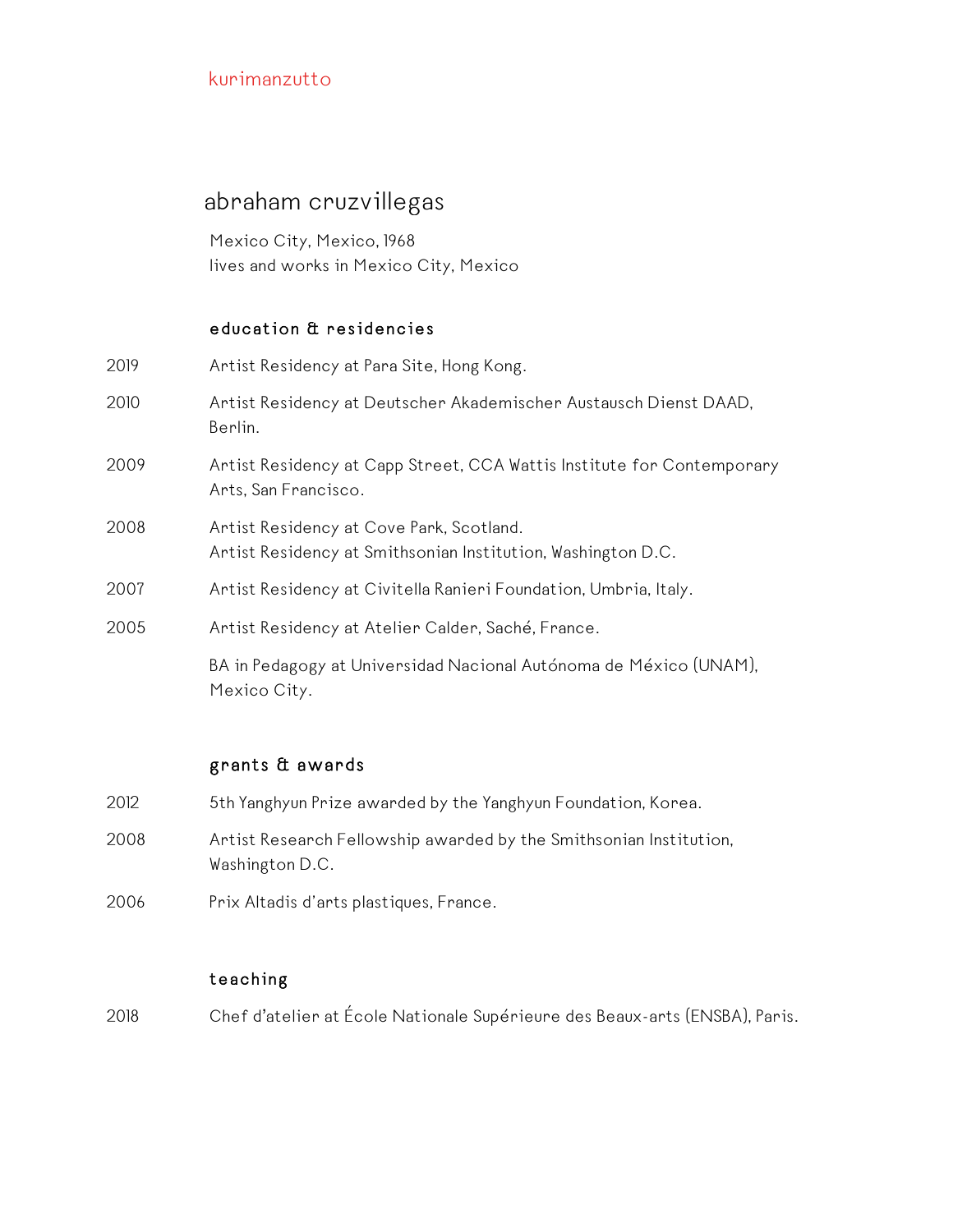## solo exhibitions

| 2021 | La Señora de Las Nueces. Galerie Chantal Crousel, Paris.<br>Rastrojo (as part of Siembra). kurimanzutto, Mexico City.                                                                                                                                                                                                                                                                                                                                                                                                                                                                    |
|------|------------------------------------------------------------------------------------------------------------------------------------------------------------------------------------------------------------------------------------------------------------------------------------------------------------------------------------------------------------------------------------------------------------------------------------------------------------------------------------------------------------------------------------------------------------------------------------------|
| 2020 | Song (organized by Lulu). La Maison Rendez-Vous, Brussels.<br>Agua dulce. The Bass Museum of Art, Miami Beach.                                                                                                                                                                                                                                                                                                                                                                                                                                                                           |
| 2019 | Esculturas pendientes (Pending Sculptures). kurimanzutto, Mexico City.<br>Hi, How Are You, Gonzo? The Contemporary Austin; Aspen Art Museum,<br>United States.<br>Autorreconstrucción: insistir, insistir, insistir. La Tallera, Cuernavaca,<br>Morelos, Mexico.<br>Ballad of Etc. Arts Club Chicago.                                                                                                                                                                                                                                                                                    |
| 2018 | Autorreconstrucción: Social Tissue. Kunsthaus Zürich.<br>Autoreconstrucción: To Insist, to Insist, to Insist, in collaboration with<br>Barbara Foulkes & Andrés García Nestitla. The Kitchen, New York.<br>Autocontusión. kurimanzutto new york.                                                                                                                                                                                                                                                                                                                                         |
| 2017 | The Water Trilogy 1: Ichárhuta: Autodefensión Approximante Vibrante<br>Retroflexe. Galerie Chantal Crousel, Paris.<br>The Water Trilogy 2: Autodefensión Microtonal Obrera Campesina<br>Estudiantil Metabolista Descalza. Ginza Maison Hèrmes Le Forum, Tokyo.<br>The Water Trilogy 3: Autoconclusion: Ideologically Inconsistent Identity:<br>Jetties, Gutters & Urinals, as part of Sensory Spaces 12. Museum Boijmans<br>Van Beuningen, Rotterdam, The Netherlands.<br>Autorreconstrucción: Insistir Insistir Insistir, in collaboration with Barbara<br>Foulkes. Pista, Mexico City. |
| 2016 | Abraham Cruzvillegas. Fundaçao Eugénio de Almeida, Évora, Portugal.<br>Autoconstriction approximante vibrante retroflexe. Carré d'art musée<br>d'art contemporain de Nîmes, France.<br>Abraham Cruzvillegas. Autoconcanción. Regen Projects, Los Angeles.<br>Untitled non-productive activities. Espacios Revelados, Santiago de Chile.<br>Abraham Cruzvillegas - Autocontusión. Scrap Metal & Art en Valise,<br>Toronto.                                                                                                                                                                |
| 2015 | <i>Empty Lot.</i> Hyundai Commission Turbine Hall, Tate Modern, London.<br>Autodestrucción8. Sinbyeong, Art Sonje Center, Seoul.                                                                                                                                                                                                                                                                                                                                                                                                                                                         |
|      |                                                                                                                                                                                                                                                                                                                                                                                                                                                                                                                                                                                          |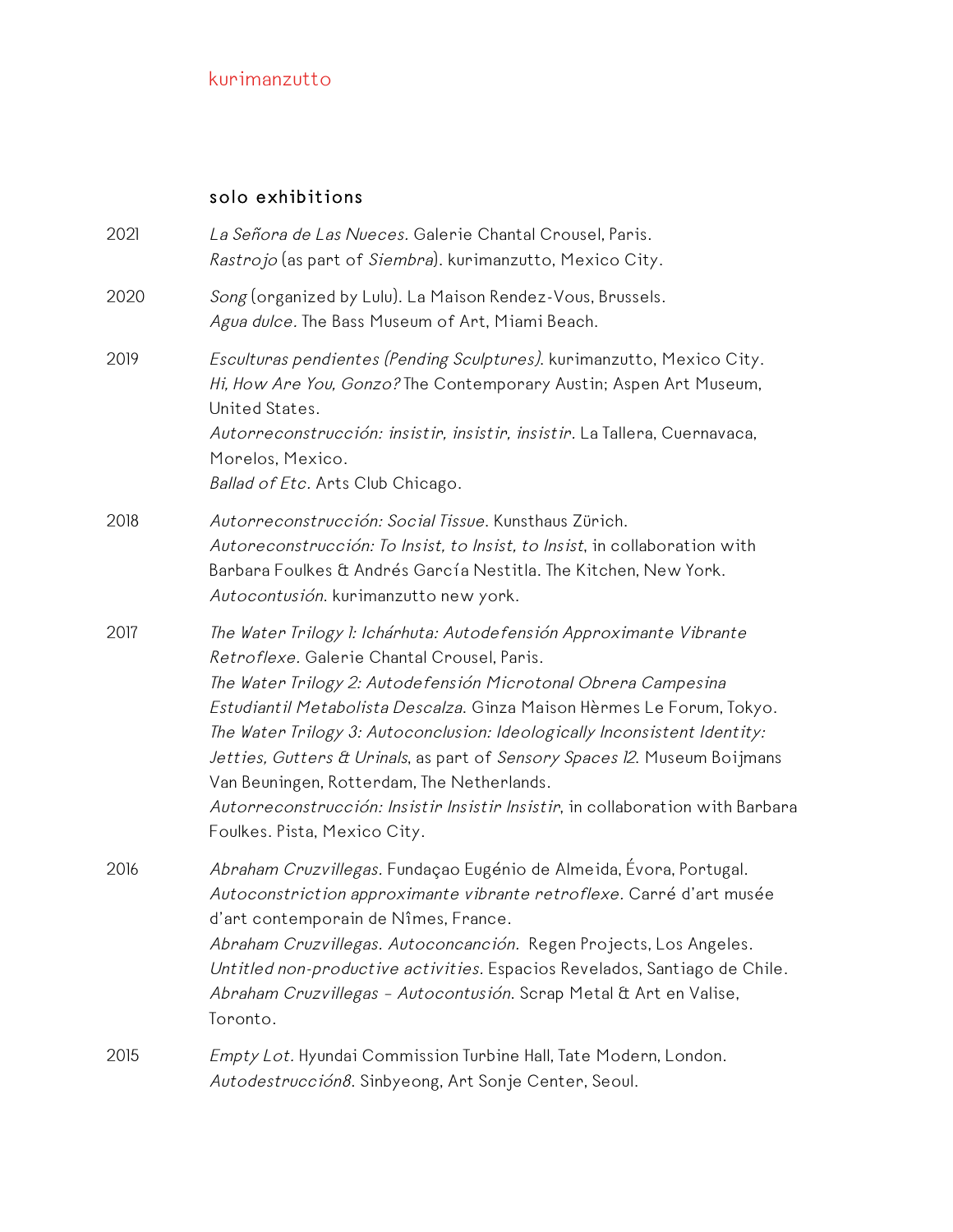|      | Autodestrucción7: Deshaciendo el nudo. Museo de Arte de Lima, Peru.                                                                                                                                                                          |
|------|----------------------------------------------------------------------------------------------------------------------------------------------------------------------------------------------------------------------------------------------|
| 2014 | Autoconstrucción. Museo Jumex, Mexico City; Museo Amparo, Puebla,<br>Mexico.                                                                                                                                                                 |
|      | Abraham Cruzvillegas: The Autoconstrucción Suites. Haus der Kunst, Munich,<br>Germany.                                                                                                                                                       |
|      | Autodestrucción4: demolición. Thomas Dane Gallery, London.<br>Autodestrucción5: Netsukumogamishungaseppuku. Rat Hole Gallery, Tokyo.<br>Autodestrucción6: Chichimecachubo: Matzerath @ SI3. Gdansk City<br>Gallery, Poland.                  |
|      | Atelier Autoconstrucción. La douane, Galerie Chantal Crousel, Paris.                                                                                                                                                                         |
| 2013 | Abraham Cruzvillegas: The Autoconstrucción Suites. Walker Art Center,<br>Minneapolis, United States.                                                                                                                                         |
|      | Autodestrucción3: Avant et après le voyage de AA à la terre rouge. Galerie<br>Chantal Crousel, Paris.                                                                                                                                        |
|      | Autodestrucción2. Museo Experimental el Eco, Mexico City.                                                                                                                                                                                    |
| 2012 | Abraham Cruzvillegas: Autodestrucciónl. Regen Projects, Los Angeles.<br>Atelier Autoconstrucción. Gwangju Biennale, South Korea.<br>Nuestra imagen actual: Autorretratos recientes Abraham Cruzvillegas.                                     |
|      | kurimanzutto, Mexico City.                                                                                                                                                                                                                   |
| 2011 | Autoconstrucción: the Optimistic Failure of a Simultaneous Promise.<br>Modern Art Oxford, United Kingdom.                                                                                                                                    |
|      | Self Builders' Groove. Final Project for DAAD Residency 2010 - 2011. DAAD<br>Deutscher Akademischer Austausch Diens, Berlin.                                                                                                                 |
|      | Abraham Cruzvillegas. Autoconstrucción (Extraits). Le Grand Café Centre<br>d'Art Contemporain, Saint Nazaire, France.                                                                                                                        |
|      | Dia: Chelsea, Artists on Artists. Lecture series, Dia Art Foundation, New<br>York.                                                                                                                                                           |
|      | Autoconstrucción, the film. The New Museum, New York.                                                                                                                                                                                        |
| 2010 | Abraham Cruzvillegas. Galerie Chantal Crousel, Paris.<br>Autoconstrucción. kurimanzutto, Mexico City.                                                                                                                                        |
| 2009 | Abraham Cruzvillegas. Thomas Dane Gallery, London.<br>Abraham Cruzvillegas. Autoconstrucción: The Film. REDCAT Roy and Edna<br>Disney/CalArts Theater, Los Angeles.<br>The Magnificent Seven: Capp Street Project: Abraham Cruzvillegas. CCA |
|      |                                                                                                                                                                                                                                              |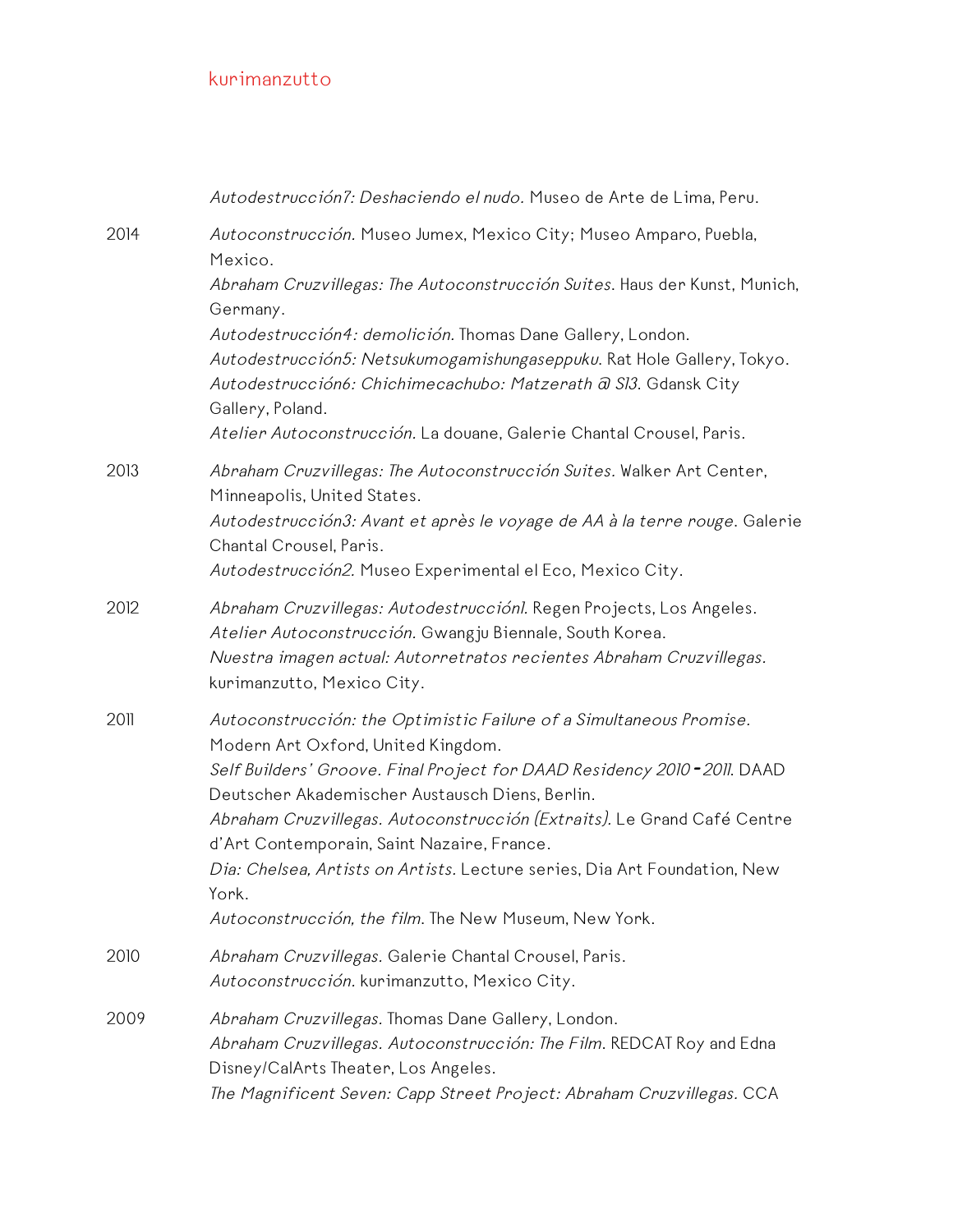|      | Wattis Institute for Contemporary Arts, San Francisco, United States.<br>The Exhibition Formerly Known as Passengers: Abraham Cruzvillegas. CCA<br>Wattis Institute for Contemporary Arts, San Francisco. |
|------|-----------------------------------------------------------------------------------------------------------------------------------------------------------------------------------------------------------|
| 2008 | Autoconstrucción: The Soundtrack. The Centre for Contemporary Arts,<br>CCA Glasgow, United Kingdom.                                                                                                       |
| 2007 | Autoconstrucción. Jack Tilton Gallery, New York.                                                                                                                                                          |
| 2006 | Ici. Château de Tours, France.                                                                                                                                                                            |
| 2005 | Abraham Cruzvillegas. The Breeder, Athens.<br>Los dos amigos. Dr. Lakra & Abraham Cruzvillegas. MACO Museo de Arte<br>Contemporáneo de Oaxaca, Mexico.                                                    |
| 2004 | Abraham Cruzvillegas. Roberts & Tilton, Los Angeles.<br>Abraham Cruzvillegas. Museo de Arte Contemporáneo de Monterrey<br>(MARCO), Mexico.                                                                |
| 2003 | Perspectives 139: Abraham Cruzvillegas. Contemporary Arts Museum<br>Houston, United States.<br>Abraham Cruzvillegas. Jack Tilton Gallery, New York.                                                       |
| 2001 | Abraham Cruzvillegas. Museo Universitario de Ciencias y Arte (MUCA),<br>Mexico City.<br>El currículo oculto. Escuela Nacional de Pintura, Escultura y Grabado La<br>Esmeralda, Mexico City.               |
| 1998 | Artesanías recientes. Galería OMR, Mexico City.                                                                                                                                                           |
| 1997 | Indio. Art & Idea, Mexico City.                                                                                                                                                                           |
| 1993 | Nuevas manías. Fundación para el Arte Contemporáneo, Mexico City.                                                                                                                                         |
| 1991 | Rehabilita. Galería Etnia, Mexico City.                                                                                                                                                                   |
| 1990 | Reciclaje. Galería el Departamento, Mexico City.                                                                                                                                                          |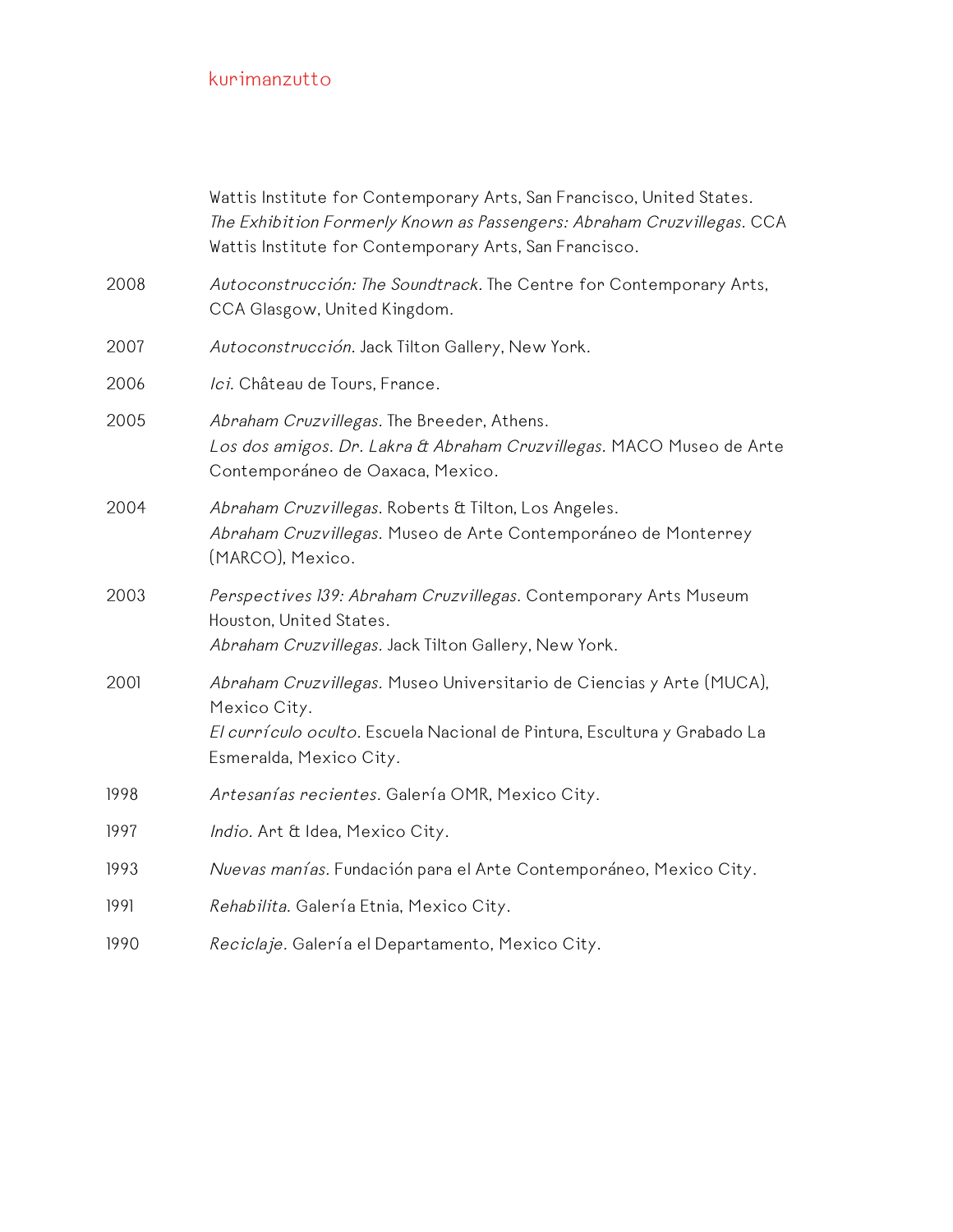# group exhibitions

| 2021 | Climate Changing: On Artists, Institutions, and the Social Environment.<br>Wexner Center for the Arts, Columbus, United States.<br>Rhé. Galerie Chantal Crousel, Paris.<br>Excepciones Normales. Museo Jumex, Mexico City.<br>El tiempo en las cosas. Salas de Arte Contemporáneo. Museo Amparo,<br>Puebla, Mexico.                                                                                                                                                                                                                                                                                                                                                                                                                                                               |
|------|-----------------------------------------------------------------------------------------------------------------------------------------------------------------------------------------------------------------------------------------------------------------------------------------------------------------------------------------------------------------------------------------------------------------------------------------------------------------------------------------------------------------------------------------------------------------------------------------------------------------------------------------------------------------------------------------------------------------------------------------------------------------------------------|
| 2020 | Scènes dans une bulle de crystal - Seen in a crystal ball. Galerie Chantal<br>Crousel, Paris.<br>Des marches, démarches. FRAC Provence Alpes Côte d'Azur, Marseille,<br>France.<br>Mappa mundi - Cartographies contemporaines. Boghossian Foundation,<br>Villa Empain, Brussels.<br>Demain est la question. Galerie Chantal Crousel, Paris.<br>Al filo de la navaja. Museo Jumex, Mexico City.<br>ABRAHAM CRUZVILLEGAS: The 1st Intergalactic Summit of Independent Art<br>Spaces. Sandwich, Bucharest, Rumania.<br>The Willfulness of Objects. The Bass Museum of Art, Miami Beach, United<br>States.<br>Ice and fire: a benefit exhibition in three parts. The Kitchen, New York.<br>00s. Cranford Collection: the 2000s. MO.CO. Hôtel des collections,<br>Montpellier, France. |
| 2019 | Biennale d'Architecture d'Orléans. FRAC - Centre Val de Loire, Orleans,<br>France.<br>Homage to the Bauhaus. Lakeside Arts Center, Nottingham, United Kingdom.<br>The Aerodrome. Ikon Gallery, Birmingham, United Kingdom.<br>La rue, où le monde se crée. La Panacée, Montpellier Contemporain<br>(MoCO), France<br>El Orden Material De Las Cosas. Una lectura de la Colección FEMSA. Casa<br>Barragán, Mexico City.<br>14th Bienal de Artes Mediales de Santiago.<br>Abuso de las formas. Museo de Arte Carrillo Gil, Mexico City.                                                                                                                                                                                                                                             |
| 2018 | Arte y Escultura Pública (in collaboration with Patronato de Arte<br>Contemporáneo (PAC)). Explanda Escuela Adolfo Prieto, Monterrey,<br>Mexico.                                                                                                                                                                                                                                                                                                                                                                                                                                                                                                                                                                                                                                  |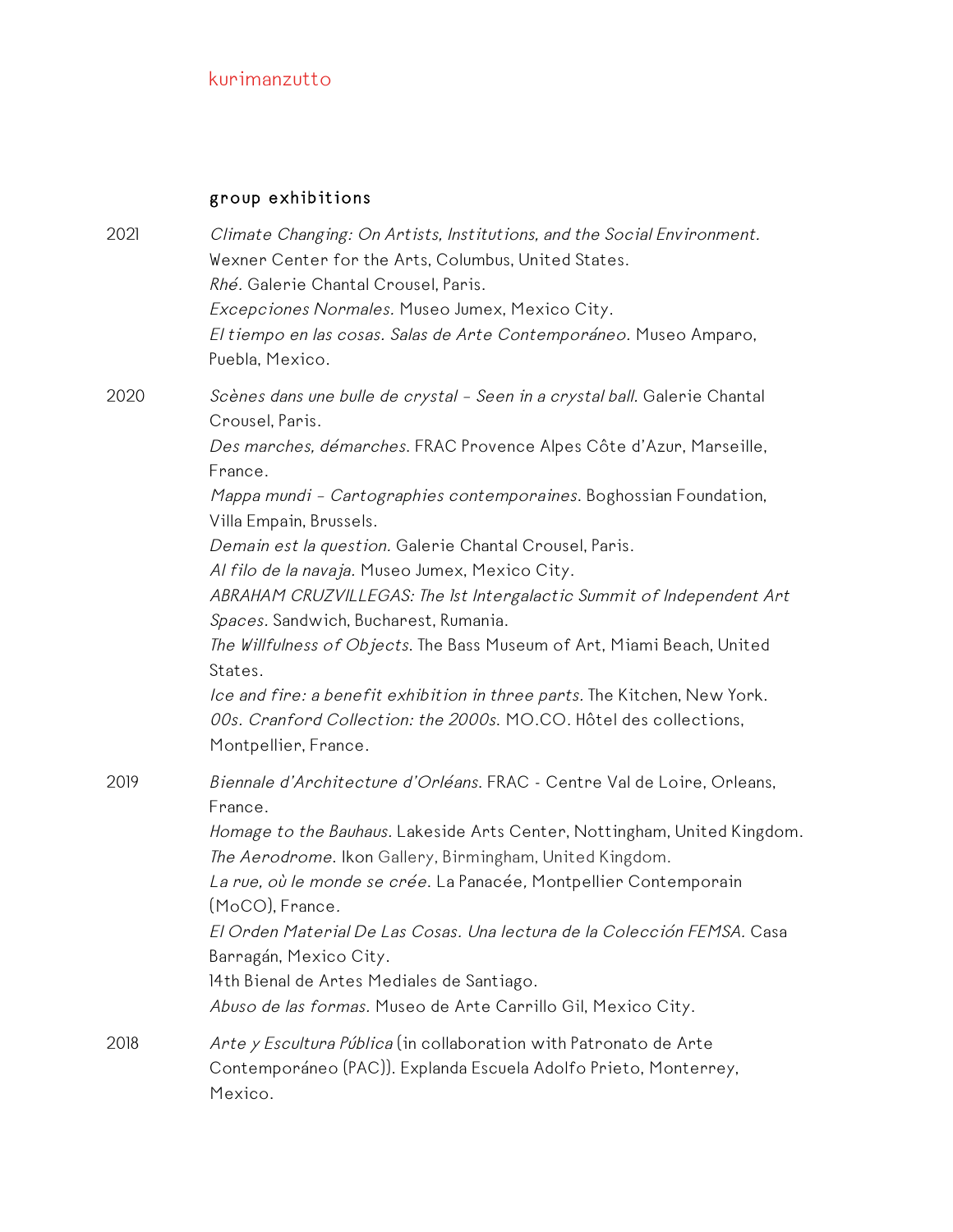|      | Artaud 1936. Museo Tamayo, Mexico City.<br>21st Biennale of Sydney, Australia.                                                                                                                                                                                                                                                                                                                                                                                                                                                                                                                                                                |
|------|-----------------------------------------------------------------------------------------------------------------------------------------------------------------------------------------------------------------------------------------------------------------------------------------------------------------------------------------------------------------------------------------------------------------------------------------------------------------------------------------------------------------------------------------------------------------------------------------------------------------------------------------------|
| 2017 | Field Guide. Remai Modern, Saskatoon, Canada.<br>Space Force Construction, commissioned by V-A-C Foundation & The Art<br>Institute of Chicago. Palazzo delle Zattere, Venice.<br>HOME-So Different, So Appealing, as part of Pacific Standard Time: LA/LA.<br>Los Angeles County Museum of Art (LACMA).<br>How to Read el Pato Pascual: Disney's Latin America and Latin America's<br>Disney, as part of Pacific Standard Time: LA/LA. MAK Center, Los Angeles.<br>Precariat's Meeting. Ming Contemporary Art Museum of Shanghai McaM,<br>China.<br>La Ciudad de México en el arte. Travesía de ocho siglos. Museo de la<br>Ciudad de México. |
| 2016 | XYLAÑYNU. Taller de los viernes. kurimanzutto, Mexico City.<br>El orden natural de las cosas. Museo Jumex, Mexico City.<br>X Bienal de Nicaragua.<br>Rastros y vestigios. Indagaciones sobre el presente. Antiguo Colegio de San<br>Ildefonso, Mexico City.<br>The Revolution Will Not Be Gray. Aspen Art Museum, Aspen, United States.                                                                                                                                                                                                                                                                                                       |
| 2015 | Sharjah Biennial 12.<br>12th Havana Biennial.<br>Rastros y vestigios. Indagaciones sobre el presente. Instituto Cultural<br>Cabañas, Guadalajara, Mexico.<br>Do objeto para o mundo. Palácio das Artes e Centro de Arte<br>Contemporânea e Fotografia, Belo Horizonte, Brazil.<br>Repetition and Difference. The Jewish Museum, New York.<br>Capp Street 30th Birthday Party. CCA Wattis Institute, San Francisco.<br>Atopolis: ville métissée, idéale. Manège de Sury, Mons, Belgium.<br>Milpa. Ritual imprescindible. Jardín Botánico UNAM, Mexico City.                                                                                    |
| 2014 | Some Artists' Artists. Marian Goodman Gallery, New York.<br>Atopía. Migración, Legado y Ausencia de Lugar. Museo de Arte de Zapopan<br>(MAZ), Mexico.<br>New territories. Museum of Arts and Design, New York.<br>Limited visibility. Contemporary Art Museum Raleigh, United States.                                                                                                                                                                                                                                                                                                                                                         |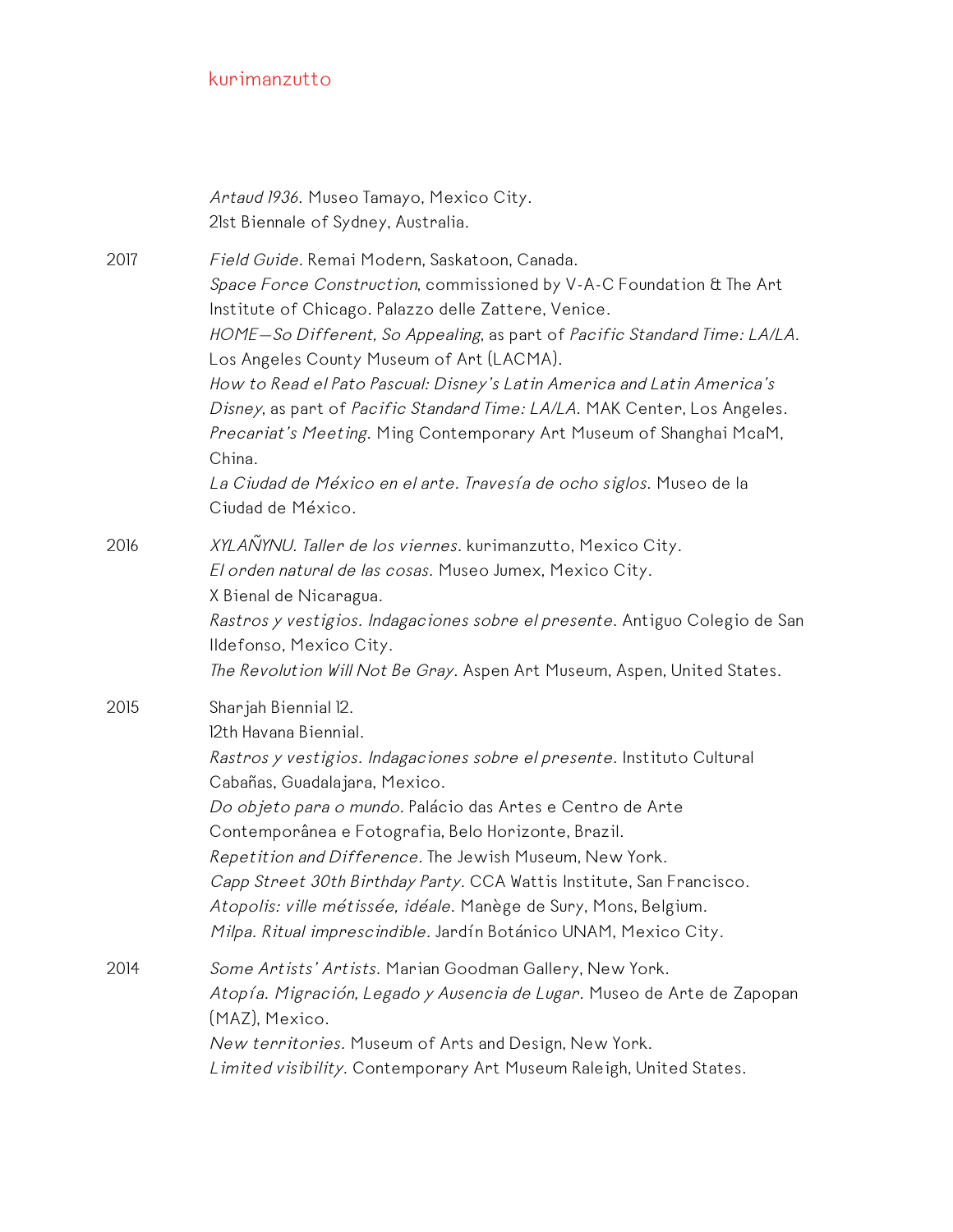| 2013 | Blockbuster, Cine Para Exhibiciones. MAZ Museo de arte de Zapopan,<br>Mexico.<br>El cazador y la fábrica. Museo Jumex, Mexico City.<br>México inside out: themes in art since 1990. Modern Art Museum of Fort<br>Worth, United States.<br>A Place in Two Dimensions: A Selection from Colección Jumex. Museo<br>Jumex, Mexico City.<br>What is Missing? KKKC - Klaipėda Culture Communication Center, Lithuania.<br>Bande à part. Galerie Chantal Crousel, Paris.<br>5th Auckland Triennial<br>When Attitudes Became Form Become Attitudes. Museum of Contemporary<br>Art Detroit, United States.                                                                                                                                                                                                  |
|------|----------------------------------------------------------------------------------------------------------------------------------------------------------------------------------------------------------------------------------------------------------------------------------------------------------------------------------------------------------------------------------------------------------------------------------------------------------------------------------------------------------------------------------------------------------------------------------------------------------------------------------------------------------------------------------------------------------------------------------------------------------------------------------------------------|
|      | The Right to the City. Stedelijk Museum, Amsterdam.                                                                                                                                                                                                                                                                                                                                                                                                                                                                                                                                                                                                                                                                                                                                                |
| 2012 | When Attitudes Became Form Become Attitudes. CCA Wattis Institute for<br>Contemporary Arts, San Francisco.<br>12 Shanghai Biennale.<br>City Within the City. Gertrude Contemporary, Melbourne, Australia.<br>dOCUMENTA (13). Kassel, Germany.<br>Painting Now. Galerie Eva Presenhuber, Zurich.<br>It Is What It Is. Or Is It? Contemporary Arts Museum Houston, United States.                                                                                                                                                                                                                                                                                                                                                                                                                    |
| 2011 | Pour un art pauvre (inventaire du monde et de l'atelier). Carré d'art,<br>Nîmes, France.<br>Blockbuster: Cinema for Exhibitions. Museo de Arte Contemporáneo de<br>Monterrey (MARCO), Mexico; Museo Universitario Arte Contemporáneo<br>(MUAC), Mexico City.<br>12th Istanbul Biennial.<br>City Within the City. Artsonje Center, Seoul.<br>Distant Star/Estrella Distante. An exhibition around the writings of Roberto<br>Bolaño. Regen Projects, Los Angeles, United States; kurimanzutto, Mexico<br>City.<br>Tate Modern Collection Displays. London.<br>México: Expected/ Unexpected. Museum of Contemporary Art San Diego,<br>United States.<br>Irresistibly Constructed. Artsonje Center, Seoul.<br>¿Tierra de nadie? Centro Cultural Montehermoso de Vitoria - Gasteiz,<br>Euskadi, Spain. |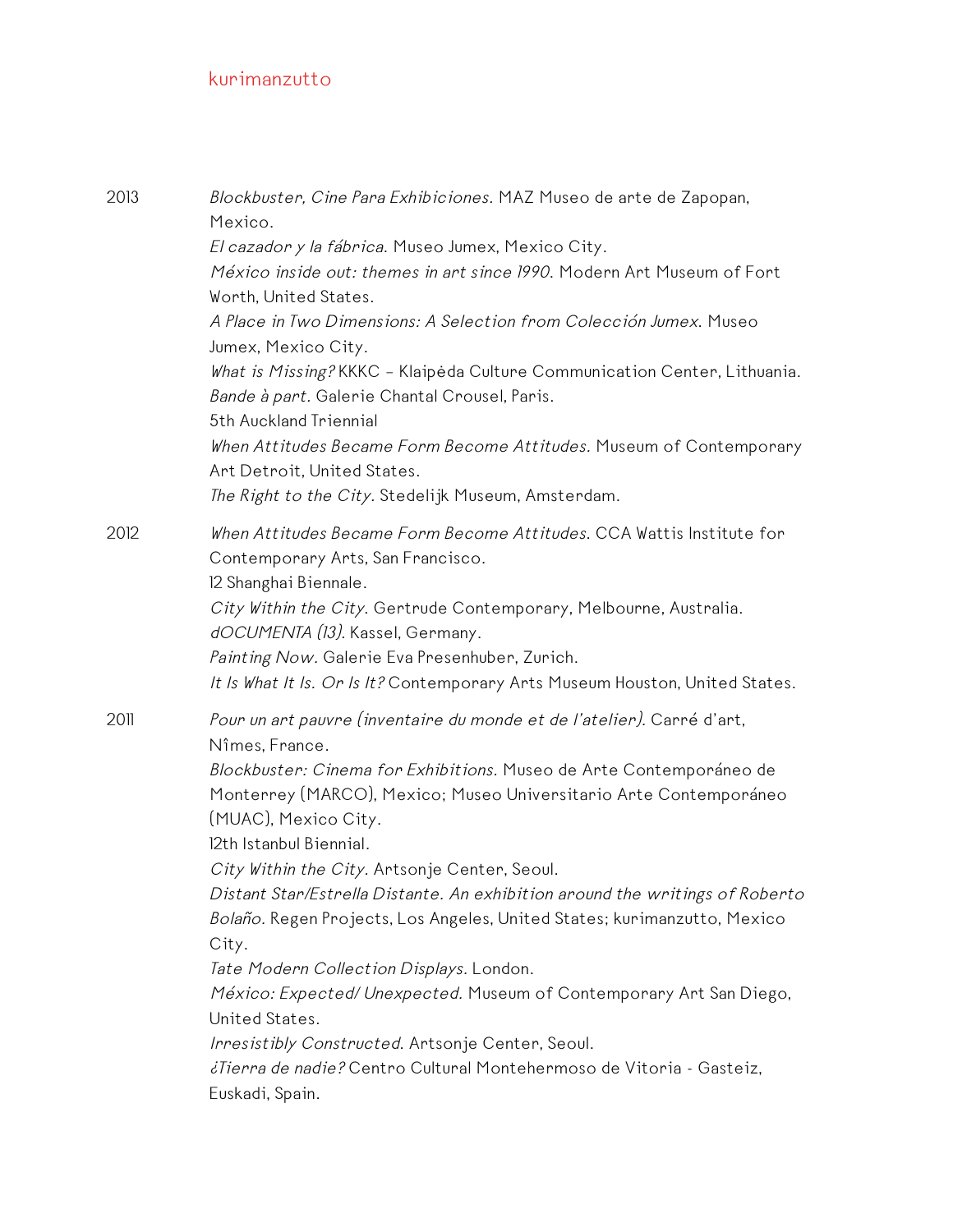Antes de la resaca… Una fracción de los noventa de la Colección del MUAC. Museo Universitario de Arte Contemporáneo (MUAC), Mexico City.

2010 Mediacity Seoul 2010 (6th edition). Huckleberry Finn. CCA Wattis Institute for Contemporary Arts, San Francisco. 2009 Interstices (Zwischenzonen). La Colección Jumex. Museum Moderner Kunst

Stiftung Ludwig Wien (MUMOK), Vienna.

Where do we go from here? Fundación/Colección Jumex. Bass Museum of Art, Miami.

7a Bienal do Mercosul. Grito <sup>e</sup> Escuta. Fundação Bienal do Mercosul, Porto Alegre, Brazil.

Modern Ruins. Kate MacGarry, London.

Mexico: Expected/Unexpected. Colección Isabel & Agustin Coppel.

Tenerife Espacio de las Artes, Spain; Stedelijk Museum, Amsterdam.

2da Trienal Poli/Gráfica de San Juan, Puerto Rico.

10th Havana Biennial.

Strike a Pose. Stephen Friedman Gallery, London. Paréntesis. MACO Museo de Arte Contemporáneo de Oaxaca, Mexico. Vuelo fuera de tiempo. Museo de la Ciudad de México.

2008 Inauguración del nuevo espacio. kurimanzutto, Mexico City. iUrgente!: 41 Salón Nacional de Artistas. Cali, Colombia. Mexico: Expected/Unexpected. Colección Isabel & Agustin Coppel. La Maison Rouge, Paris.

ArtTLV\_08. Open Plan Living. Helena Rubinstein Pavilion, Tel Aviv, Israel. An Unruly History of the Readymade. Fundación/Colección Jumex, Edo. de Mexico.

Passengers. CCA Wattis Institute for Contemporary Arts, San Francisco. God & Goods. Spirituality and Mass Confusion. Centre for Contemporary Art, Villa Manin, Passariano, Italy.

Las implicaciones de la imagen. Colección Isabel & Agustin Coppel. Museo Universitario de Ciencias y Arte (MUCA), Mexico City.

2007 Unmonumental. New Museum, New York. Correo Doméstico. Galería Parásito/NoD y Harto\_\_(espacio), Prague.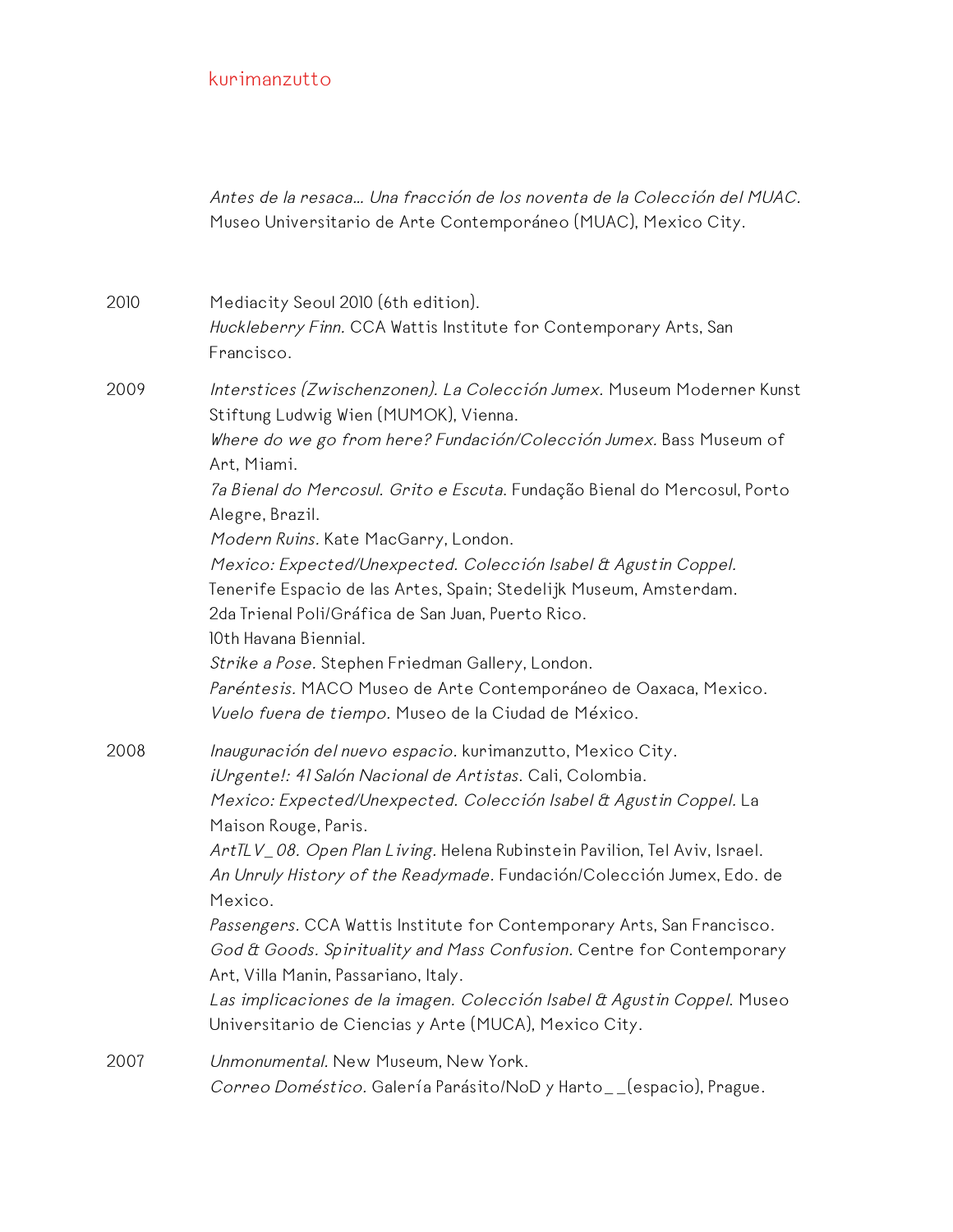|      | Escultura social: A New Generation of Art from Mexico City. Museum of<br>Contemporary Art Chicago.<br>Stay Forever and Ever and Ever. South London Gallery.<br>Prix Altadis Arts Plastiques 2006-07. Cosmic Galerie, Paris; Galería<br>Salvador Díaz, Madrid.<br>Trinchera. Museo Raúl Anguiano, Guadalajara, Mexico.                                                                                  |
|------|--------------------------------------------------------------------------------------------------------------------------------------------------------------------------------------------------------------------------------------------------------------------------------------------------------------------------------------------------------------------------------------------------------|
| 2006 | The Exotic Journey Ends. kurimanzutto & Foksal Gallery Foundation, Warsaw.<br>Los Ángeles/México. Complejidades y Heterogeneidad. Museo José Luis<br>Cuevas, Mexico City.<br>10 Years of Art & Idea. Art & Idea, Vienna.                                                                                                                                                                               |
| 2005 | Universal Experience: Art, Life and the Tourist's Eye. Museum of<br>Contemporary Art Chicago.<br>The American West. Compton Verney, Warwickshire, United Kingdom.                                                                                                                                                                                                                                      |
| 2004 | Perspectives a 25: A Quarter Century of New Art in Houston.<br>Contemporary Arts Museum Houston.                                                                                                                                                                                                                                                                                                       |
| 2003 | Elephant Juice (Sexo entre amigos). kurimanzutto, Restaurante Los<br>Manantiales, Mexico City.<br>50th Venice Biennale.<br>The Squared Circle: Boxing in Contemporary Art. Walker Art Center,<br>Minneapolis, United States.<br>Inter. Play. Museo de Arte Contemporáneo, San Juan, Puerto Rico.<br>La Fraternidad Universal para la Promoción y Defensa de M. Bondarchuk.<br>Art & Idea, Mexico City. |
| 2002 | Sublime Artificial. La Capella, Barcelona.<br>Siete dilemas: Diálogos en el arte mexicano. Museo de Arte Moderno<br>(MAM), Mexico City.<br>New Sculpture. Roberts & Tilton, Los Angeles.<br>Cruzvillegas, Caesar, Abaroa. Jack Tilton, Anna Kustera Gallery, New York.<br>25 Bienal de São Paulo.                                                                                                      |
| 2001 | Escultura Mexicana. De la academia a la instalación. Palacio de Bellas Artes,<br>Mexico City.<br>Mutations. La vidéo mexicaine actuelle. Palais des Arts, Toulouse;<br>Iconoscope, Montpellier, France.<br>El final del eclipse. Madrid, Granada, Spain.                                                                                                                                               |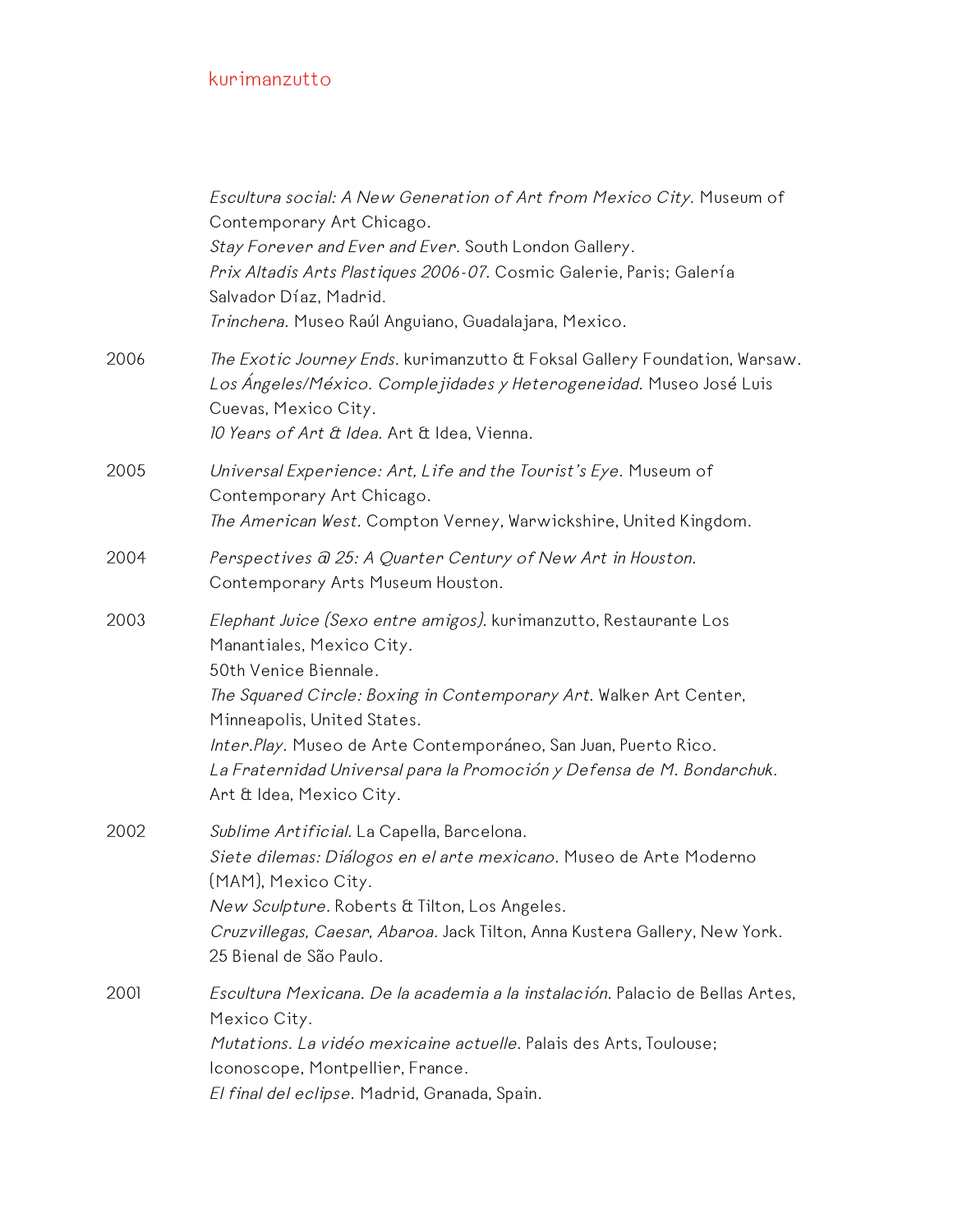|      | Metropolis Mexica. Musée de Picardie, Amiens, France.                                                                                                                                                                                                                                   |
|------|-----------------------------------------------------------------------------------------------------------------------------------------------------------------------------------------------------------------------------------------------------------------------------------------|
| 2000 | kurimanzutto a Galerie Chantal Crousel. Galerie Chantal Crousel, Paris,<br>France.                                                                                                                                                                                                      |
|      | Permanencia Voluntaria. kurimanzutto, Cinemanía Plaza Loreto, Mexico<br>City.                                                                                                                                                                                                           |
|      | Videoarte de la Nueva Generación. Generali Foundation, Vienna.                                                                                                                                                                                                                          |
| 1999 | Dobles Vidas, Taller General (Abraham Cruzvillegas, Gabriel Kuri y Gabriel<br>Orozco). Museo Barbier-Mueller d'Art Precolombí; Museo Textil y de<br>Indumentaria, Barcelona.                                                                                                            |
|      | Economía de Mercado. kurimanzutto, Mercado de Medellín, Mexico City.<br>Cinco continentes y una ciudad. Museo de la Ciudad de México.<br>La sala del artista. kurimanzutto, Mexico City.                                                                                                |
| 1998 | Invisible Chase. Jack Tilton Gallery, New York.<br>En Crudo. Museo Nacional de Arte (MUNAL), Mexico City.                                                                                                                                                                               |
| 1997 | Shopping. Art & Idea, Mexico City.<br>En Tránsito. Señales Presentes. Museo Universitario del Chopo, Mexico<br>City.                                                                                                                                                                    |
| 1996 | Four Emerging Artists from Mexico City. Esso Gallery, New York.<br>En Tránsito. Señales Presentes. Fundación Banco Patricios, Buenos Aires.<br>Alesmilocal. Espacio Efímero Evento Colectivo, Mexico City.<br>Colección Permanente. Centro Cultural Arte Contemporáneo, Mexico<br>City. |
| 1995 | Nuevas prácticas colectivas. Galería Arte Contemporáneo, Mexico City.<br>Contaminación Cultural. La Panadería, Mexico City.<br>Continental Discourses. San Antonio Art Museum.                                                                                                          |
|      | Configura-2. Dialog Der Kulturen. Galerie am Fischmarkt, Erfurt, Germany.<br>Acné. Baños Venecia, Guadalajara, Mexico; Museo de Arte Moderno (MAM),<br>Mexico City.                                                                                                                     |
|      | Los nuevos románticos. Centro Cultural de la SHCP Secretaría de Hacienda<br>y Crédito Público, Mexico City.                                                                                                                                                                             |
|      | Deus-Ex-Machina. Museo Universitario del Chopo, Mexico City.                                                                                                                                                                                                                            |
|      | It's My Life / I'm Gonna Change the World. Acme Gallery, Los Angeles.                                                                                                                                                                                                                   |
|      | ¿Ummagumma? Especies de indeterminación. Corpus-Callosum,<br>Guadalajara, Mexico.                                                                                                                                                                                                       |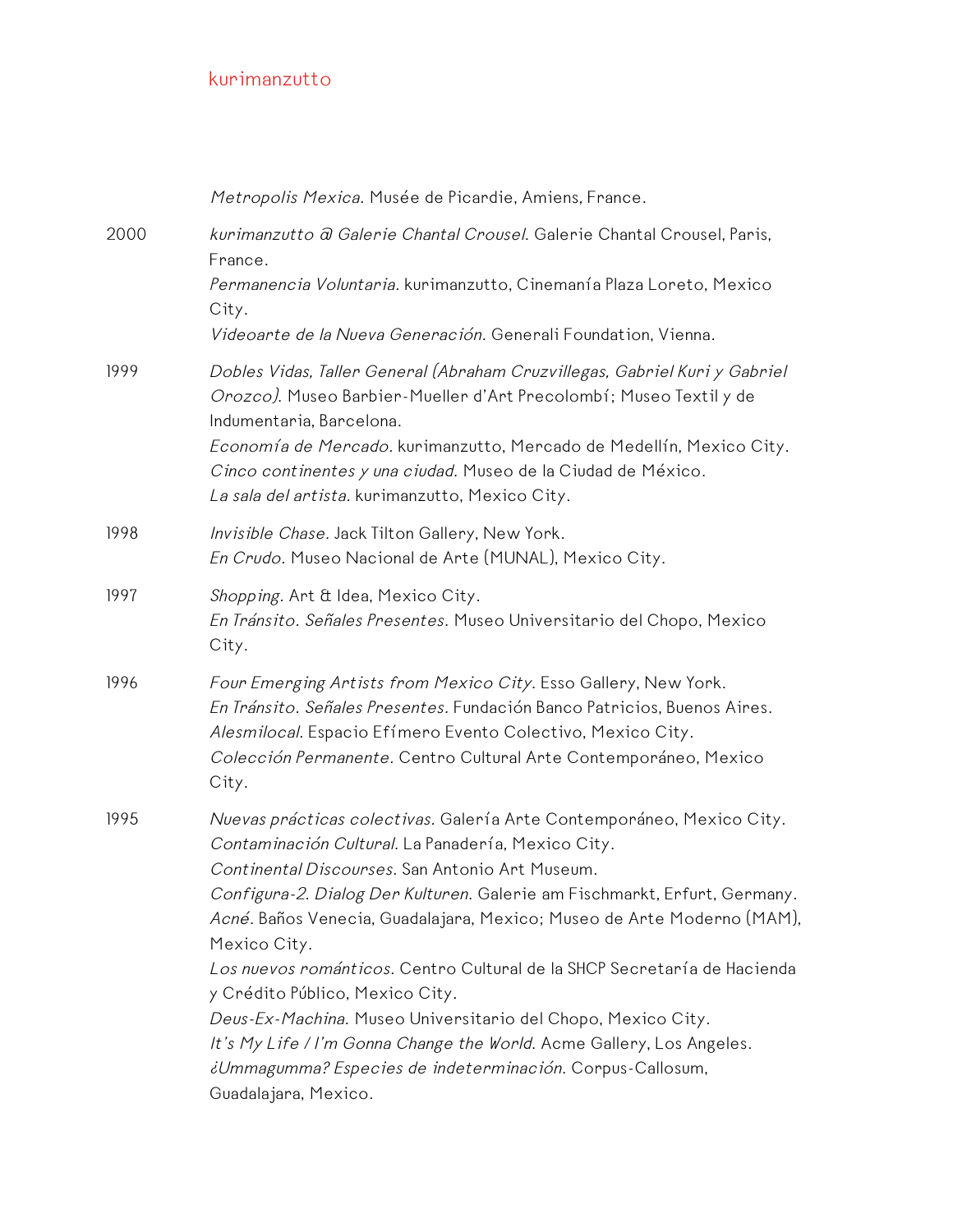|      | La Liga de la injusticia. La Panadería, Mexico City.                                                                                                                                                                                                                                                                                                                                                                                                         |
|------|--------------------------------------------------------------------------------------------------------------------------------------------------------------------------------------------------------------------------------------------------------------------------------------------------------------------------------------------------------------------------------------------------------------------------------------------------------------|
| 1994 | In Site 94. Tijuana, Mexico.<br>Beelden Buiten 1994. Tuin de Brabandere-Tielt, Belgium.<br>Múltiples. Temístocles 44, Mexico City.<br>5th Havana Biennial.<br>Jonge Kunst Uit México. Begijnhof, Centrum voor Kunsten, Hasselt, Belgium.<br>Ensayo de Estabilidad Precaria. Corpus-Callosum, Guadalajara, Mexico.<br>Colectiva. Galerie CD, Tielt, Belgium.<br>Pr Certámen de escultura al aire libre. Corredor Cultural de la Colonia<br>Roma, Mexico City. |
| 1993 | The Return of the Cadavre Exquis. The Drawing Center, New York.<br>Sujeto-Objeto. XXI Festival Internacional Cervantino, Museo de la<br>Alhóndiga, Guanajuato, Mexico; Museo de Monterrey, Mexico.<br>El propio gesto. Universidad del Claustro de Sor Juana, Mexico City.<br>Creación en movimiento. Museo de Arte Contemporáneo Carrillo Gil,<br>Mexico City.<br>Otros especímenes. Museo Universitario del Chopo, Mexico City.                            |
| 1992 | Temístocles I. Temístocles 44, Mexico City.<br>Rueda como naturaleza. Instituto Cultural Cabañas, Guadalajara, Mexico.<br>Québec-México. Centre d'exposition du Vieux Palais, Saint-Jérôme,<br>Quebec, Canada.<br>Materia prima. Casona II, Mexico City.<br>Marcas. Galería Arte Contemporáneo, Mexico City.                                                                                                                                                 |
| 1991 | D.F. Art from Mexico. Star Art Space, San Antonio.<br>La Sierra. Club Hípico La Sierra, Mexico City.<br>In Situ. Lic. Primo de Verdad 13, Mexico City.<br>Todo Sereno. IFAL Instituto Francés para América Latina, Mexico City.<br>La Naturaleza Simbolizada. Casona II, Mexico City.                                                                                                                                                                        |
| 1990 | Trastocación. Centro Cultural Santo Domingo, Mexico City.<br>Aire fresco en el verano del amor. Galería División-Arte, Mexico City.                                                                                                                                                                                                                                                                                                                          |
| 1989 | De cabeza. Polyforum Cultural Siqueiros, Mexico City.                                                                                                                                                                                                                                                                                                                                                                                                        |
| 1987 | Juventud: Divino Tesoro. Casa de la Cultura del Estado de México.                                                                                                                                                                                                                                                                                                                                                                                            |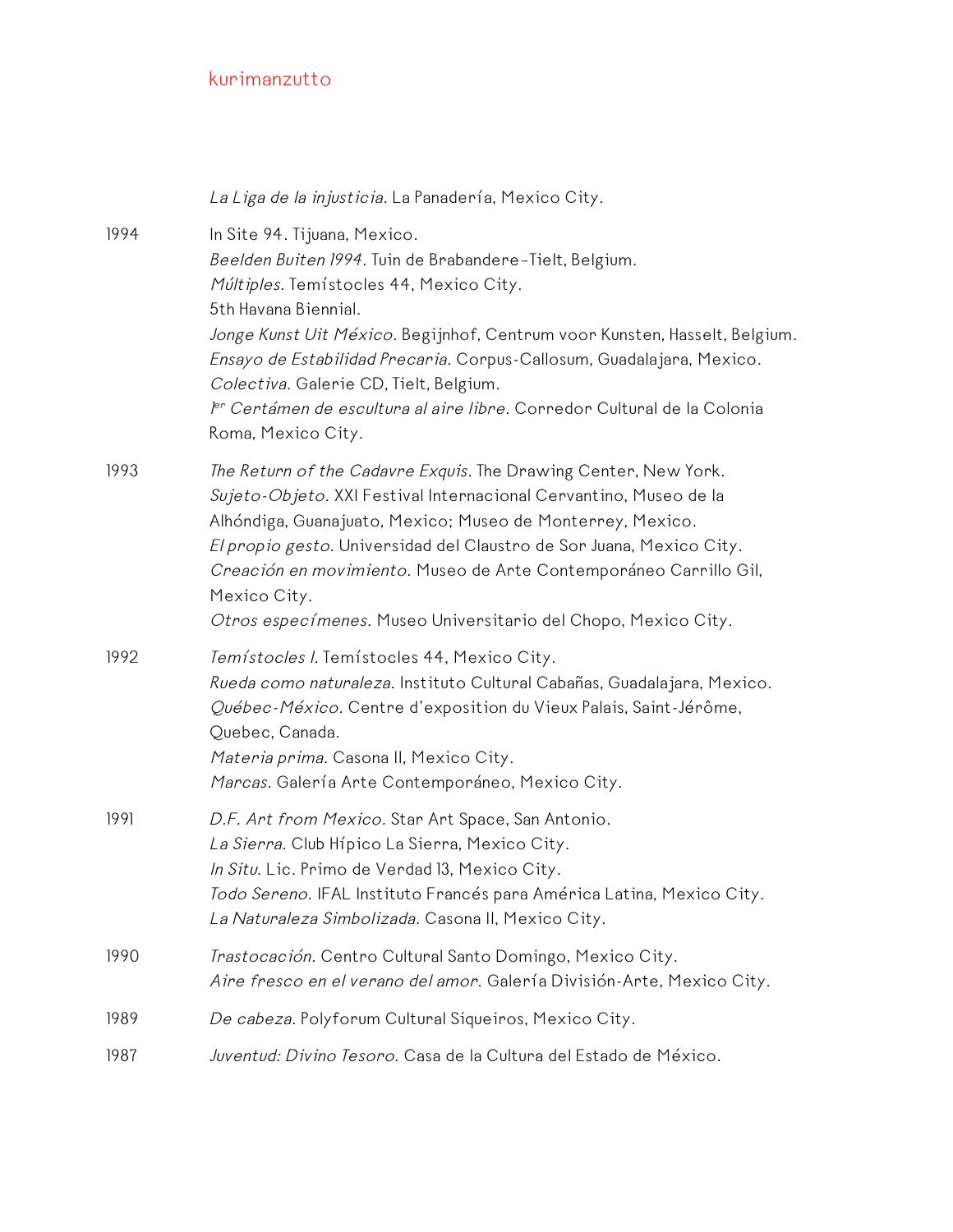## curatorial projects

| 2019 | Courage! Near Infra Red. Rinomina, Paris.                                                                                                                                                                                                                                                                                    |
|------|------------------------------------------------------------------------------------------------------------------------------------------------------------------------------------------------------------------------------------------------------------------------------------------------------------------------------|
| 2018 | Autorreconstrucción: Detritus. Museo Universitario de Ciencias y Artes<br>(MUCA), Mexico City.                                                                                                                                                                                                                               |
| 2017 | Primordial Saber Tararear Proverbiales Sílabas Tonificantes Para Sublevar<br>Tecnocracias Pero Seguir Tenazmente Produciendo Sociedades Tántricas -<br>Pedro Salazar Torres (Partido Socialista Trabajador), in collaboration with<br>Gabriel Kuri, as part of Pacific Standard Time: LA/LA. Regen Projects, Los<br>Angeles. |
| 2016 | Rican/Struction. Abraham Cruzvillegas & Amigos. Galería Agustina<br>Ferreyra, San Juan, Puerto Rico.<br>Reconstrucción, un proyecto de Abraham Cruzvillegas. MAZ Museo de Arte<br>de Zapopan, Mexico.                                                                                                                        |

2012 AutoconßtrukSchön. Galerie Arratia Beer, Berlin.

## bibliography (by the artist)

| 2019 | Mileaf, Janine (ed.). Jaureguí, Gabriela (text). The Ballad of Etc. Chicago: The |
|------|----------------------------------------------------------------------------------|
|      | Arts Club of Chicago, 2019.                                                      |

- 2018 KISS, Yasmin (ed.). Autorreconstrucción: Social Tissue. Zurich: Zürcher Kunstgesellschaft/Kunsthaus Zürich, 2018.
- 2016 SOLER FROST, Jaime (ed.). Textos sobre la obra de Abraham Cruzvillegas. Mexico City: Educal, 2016. SUNJUNG, Kim (ed.). Abraham Cruzvillegas, Challenge of Failure and Confusion of Possibility. Seoul: Samuso, 2016. RYLKO, Patrycja, (ed.). Autodestrucción6: Chichimecachubo: Matzerath@S13. Exh. Cat. Berlin: Bom Dia Boa Tarde Boa Noite, 2016. CRUZVILLEGAS, Abraham. Autoconstrucción: <sup>a</sup> definitely unfinished, inefficient, unstable, affective, emotional, delirious, cheerful, affirmative, sweaty, fragmentary, empirical, weak, happy, contradictory, supportive, indecent, sensual, amorphous, warm, committed index. Mexico City: Gato Negro Ediciones, 2016.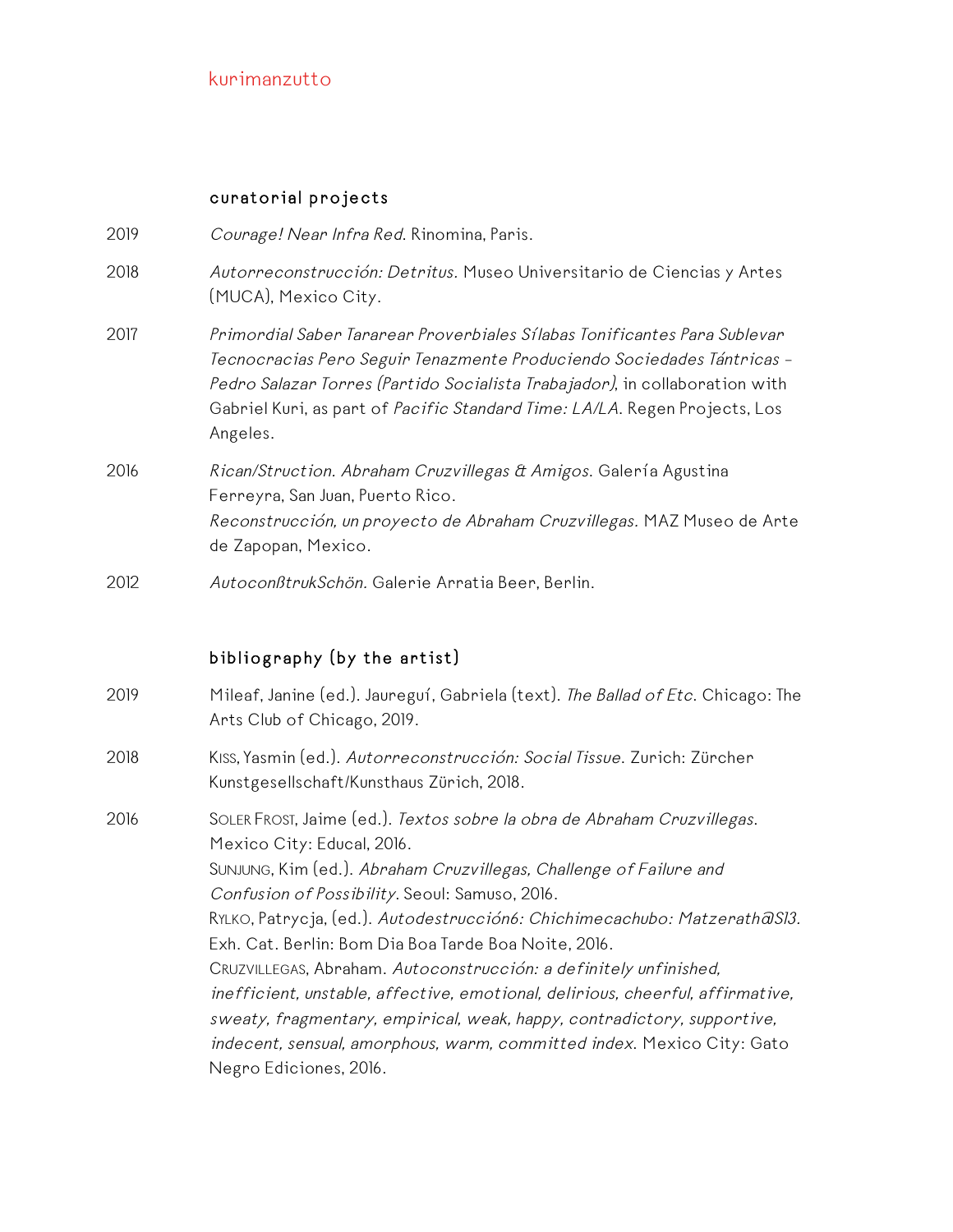| 2015 | GREELEY, Robin, (ed.). The Logic of Disorder: The Art and Writings of Abraham<br>Cruzvillegas. Texts by: Claudio Lomnitz and Mark Godfrey. Cambridge:<br>Harvard University Press, 2015.<br>GODFREY, Mark (ed.). Empty Lot. Exh. Cat. Text by: Gabriela Rangel and<br>contribution by Abraham Cruzvillegas. London: Tate Modern, 2015.<br>CRUZVILLEGAS, Abraham. Parkett no. 97. Texts by: Aline Hernández, Tom |
|------|-----------------------------------------------------------------------------------------------------------------------------------------------------------------------------------------------------------------------------------------------------------------------------------------------------------------------------------------------------------------------------------------------------------------|
| 2014 | McDonough and Doryun Chong. New York: Parkett Art, 2015<br>MIRANDA, David (ed.). Autodestrucción 2. Exh. Cat. Mexico City: Museo<br>Experimental el ECO, 2014.                                                                                                                                                                                                                                                  |
|      | CRUZVILLEGAS, Abraham. Autoconstrucción. Mexico City: Ediciones<br>Tecolote, 2014.<br>CRUZVILLEGAS, Abraham. La voluntad de los objetos. Mexico City: Editorial<br>Sexto Piso, 2014.<br>CRUZVILLEGAS, Abraham. autodestrucción4: demolición. London: Thomas<br>Dane Gallery, 2014.                                                                                                                              |
| 2013 | KIM, Clara (ed.). Abraham Cruzvillegas: The Autoconstrucción Suites.<br>Minneapolis: Walker Art Center, 2013.<br>CRUZVILLEGAS, Abraham. Autodestrucción 3: Avant et après le voyage de AA à<br>la terre rouge. Exh. Cat. Paris: Galerie Chantal Crousel, 2013.                                                                                                                                                  |
| 2012 | CRUZVILLEGAS, Abraham. The Self Builders' Groove. Berlin: Berliner<br>Künstlerprogramm/DAAD, 2012.<br>CRUZVILLEGAS, Abraham. 100 Notes - 100 Toughts N 057, dOCUMENTA (13).<br>Berlin: Hatje Cantz, Ostfildern 2012.                                                                                                                                                                                            |
| 2010 | À la petite ceinture. Exh. Cat. Paris: Galerie Chantal Crousel.                                                                                                                                                                                                                                                                                                                                                 |
| 2009 | KIM, Clara (ed.). Autoconstrucción: The Book. Exh. Cat. Texts by: Mark<br>Godfrey; Ryan Inouye and Jimmie Durham. Los Angeles: REDCAT (Roy and<br>Edna Disney/CalArts Theater), 2009.                                                                                                                                                                                                                           |
| 2008 | MCKEE, Francis. Autoconstrucción. Glasgow: CCA Glasgow, The Centre for<br>Contemporary Arts, 2008.                                                                                                                                                                                                                                                                                                              |
| 2007 | BURGEOIS, Caroline. Abraham Cruzvillegas. Arles: Actes Sud/Altadis, 2007.                                                                                                                                                                                                                                                                                                                                       |
| 2006 | CRUZVILLEGAS, Abraham; Dr. Lakra. Los Dos Amigos. Mexico City: A&R Press,<br>2006.<br>CRUZVILLEGAS, Abraham. Ici. Tours: Château de Tours, 2006.                                                                                                                                                                                                                                                                |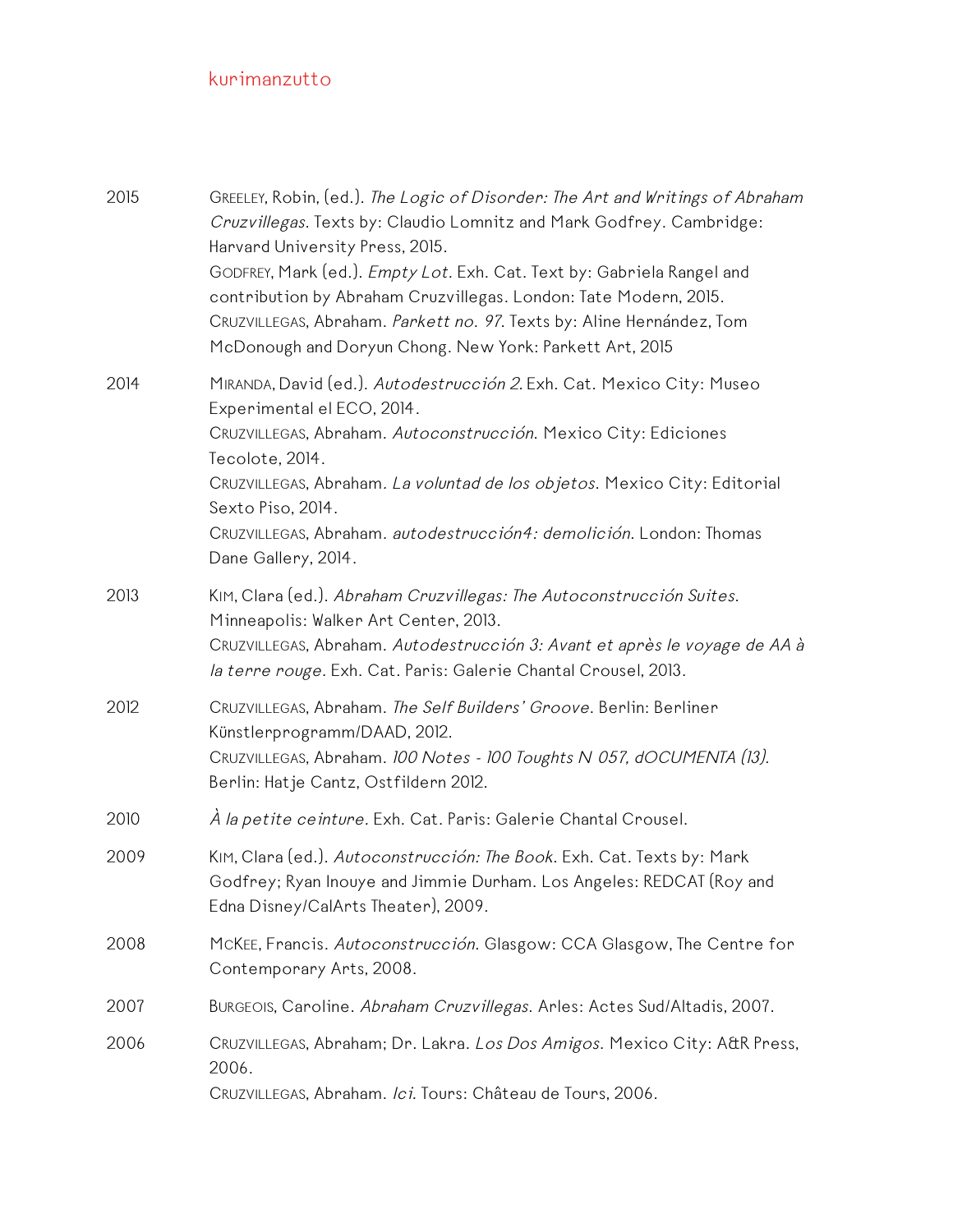|      | CRUZVILLEGAS, Abraham. Round de Sombra. Mexico City: CONACULTA<br>Consejo Nacional para la Cultura y las Artes, 2006.                                                                                                     |
|------|---------------------------------------------------------------------------------------------------------------------------------------------------------------------------------------------------------------------------|
| 2005 | CRUZVILLEGAS, Abraham. Abraham Cruzvillegas. Athens: The Breeder, 2005.                                                                                                                                                   |
| 2004 | CRUZVILLEGAS, Abraham. Perspectives 139. Text by Paola Morsiani. Houston:<br>Contemporary Arts Museum Houston, 2004.<br>Panorama. Abraham Cruzvillegas. Monterrey: MARCO Museo de Arte<br>Contemporáneo, Monterrey, 2004. |
| 1999 | Cruzvillegas, Abraham. La ruta de la enemistad. Mexico City: Ediciones<br>Casper, 1999.                                                                                                                                   |
| 1993 | Abraham Cruzvillegas. Montevideo: FAC Fundación de Arte<br>Contemporáneo, 1993.                                                                                                                                           |
| 1992 | Desalojo. Abraham Cruzvillegas & Pablo Vargas Lugo. Mexico City: Galería<br>Arte Contemporáneo, 1992.                                                                                                                     |

# bibliography

| 2020 | KOGAWA, Junko & Caroline Elder (Eds.). ARTISTS' COOKBOOK under<br>Lockdown. Tokyo: Mori Arts Center / Sayusha, 2020.                                                                                                                            |
|------|-------------------------------------------------------------------------------------------------------------------------------------------------------------------------------------------------------------------------------------------------|
| 2018 | CIRAUQUI, Manuel. Artaud 1936. Mexico City: Secretaría de Cultura/Instituto<br>Nacional de Bellas Artes, 2018.<br>DELANY, Max. Dwelling Poetically: Mexico City, a case study. Melbourne:<br>ACCA Australian Centre for Contemporary Art, 2018. |
| 2017 | CHARPENEL, Patrick; et. al. Punto de Partida: Colección Isabel y Agustín<br>Coppel. Madrid: Fundación Banco Santander/TF Editores, 2017.<br>CONCHEIRO, Luciano. huun: arte/pensamiento desde México (vol. 1). Mexico<br>City: huun + RM, 2017.  |
| 2016 | HOFFMAN, Jens. Animality. London: Marian Goodman Gallery/Motto Books,<br>2016.<br>ABONNENC, Matthew K.; et. al. Ramper, Dédoubler. Collecte coloniale, et<br>affects/Crawling Doubles. Colonial collecting and affects. Paris: B42, 2016.       |
| 2015 | BRAUNSTEIN, Susan, et. al. Repetition and Difference. New York: The Jewish<br>Museum, 2015                                                                                                                                                      |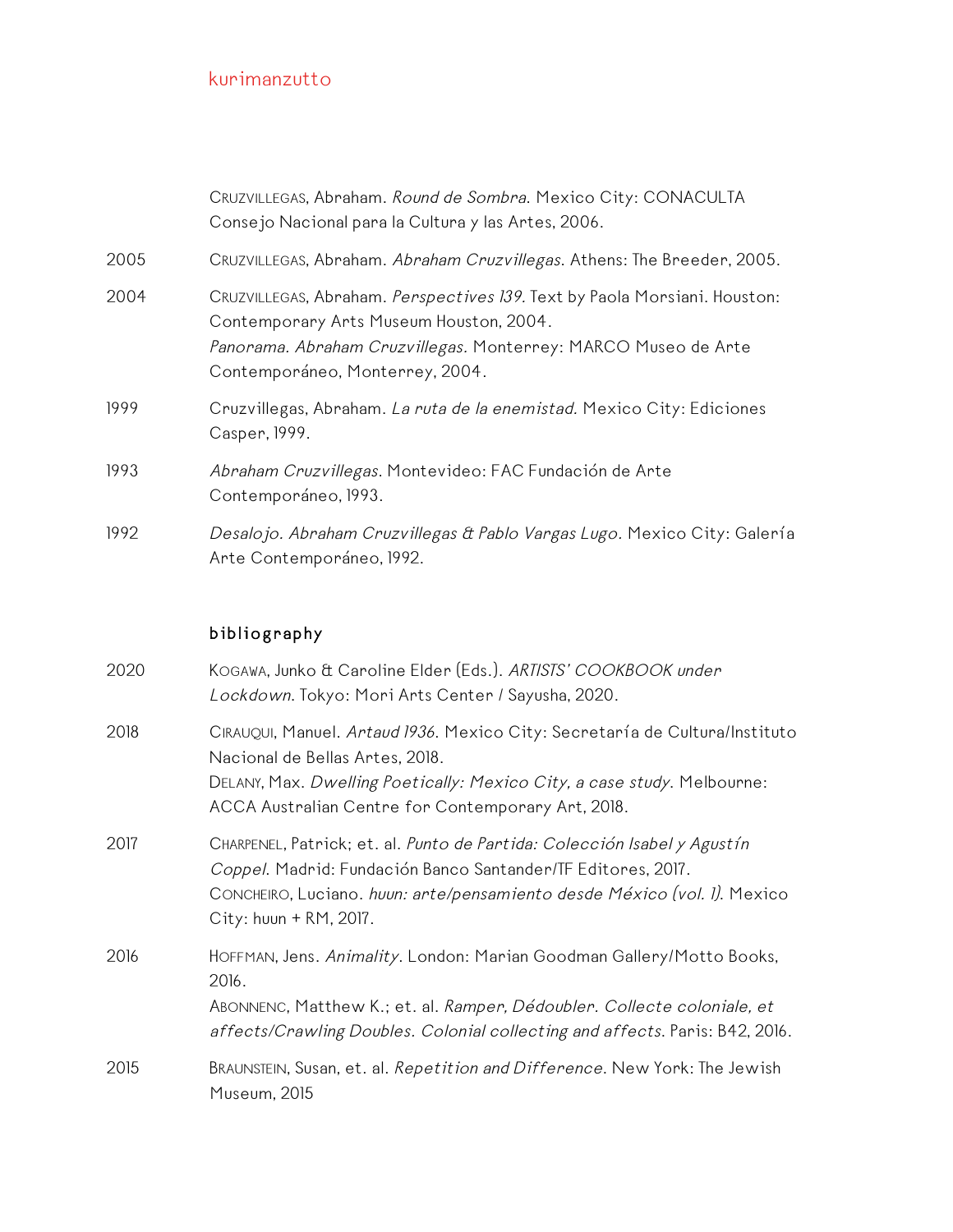|      | Joo, Eungie (ed.). Sharjah Biennial 12: The Past, the present, the possible.<br>Sharjah: Sharjah Art Foundation, 2015.<br>A Wedding Story. Beijing: Writers Publishing House, 2015.<br>JOHNSON, Kaytie. Strange Currencies: Art & Action in Mexico City, 1990-<br>2000. Philadelphia: The Galleries at Moore College of Art & Design, 2015.<br>FAJARDO-HILL, Cecilia. Monochrome Undone. Irvine: Sayago &<br>Pardon/Editorial RM, Irvine 2015.<br>ÁLVAREZ ROMERO, Ekaterina, et. al. <i>Rastros y vestigios: indagaciones sobre el</i><br>presente. Mexico City: Colección CIAC A.C., 2015. |
|------|---------------------------------------------------------------------------------------------------------------------------------------------------------------------------------------------------------------------------------------------------------------------------------------------------------------------------------------------------------------------------------------------------------------------------------------------------------------------------------------------------------------------------------------------------------------------------------------------|
| 2014 | MACEL, Christine (ed.). A History. Art, Architecture, Design from the 1980's<br>Until Today. Paris: Centre Pompidou & Flammarion, 2014.<br>PAGEARD, Camille (ed.). A Needle Walks into a Haystack, illustrations by<br>Abraham Cruzvillegas. Liverpool: Liverpool Biennial, 2014.<br>Contemporary Art Mexico. London: Transglobe Publishing Limited, 2014.                                                                                                                                                                                                                                  |
| 2013 | Imitation of Christ. Los Angeles: The Hammer Museum, 2013.<br>Vitamin 3-D. New Perspectives In Sculpture And Installation. London:<br>Phaidon, 2013.<br>ARRIOLA, Magalí. El Cazador y la Fábrica. Mexico City: Fundación Colección<br>Jumex, 2013.<br>México Inside Out: Themes in Art Since 1990. Fort Worth: Modern Art<br>Museum of Fort Worth, 2013.                                                                                                                                                                                                                                    |
| 2012 | When Attitudes Became Form Become Attitudes. San Francisco: CCA,<br>Wattis Institute for Contemporary Arts, 2012.<br>ROUNDTABLE, Gwangju Biennale 2012. Gwangju: Gwangju Biennale<br>Foundation, 2012.<br>CHRISTOV-BAKARGIEV, Carolyn, et. al. The Book of Books. Kassel: documenta and<br>Museum Fridericianum, 2012.                                                                                                                                                                                                                                                                      |
| 2011 | Pour un art pauvre (inventaire du monde et de l'atelier). Nîmes: Carré<br>d'art, 2011.<br>HOFFMANN, Jess and Adriano Pedrosa (eds.). The Catalogue: 12th Istanbul<br>Biennial. Turkey: Istanbul Foundation for Culture and Arts, 2011.<br>Blockbuster: Cinema for Exhibitions. Mexico City: Museo Jumex, 2011.<br>Peepingtom Digest #2. An exploration of the Mexican contemporary art<br>scene. Paris: les presses du reel, 2011.                                                                                                                                                          |
|      |                                                                                                                                                                                                                                                                                                                                                                                                                                                                                                                                                                                             |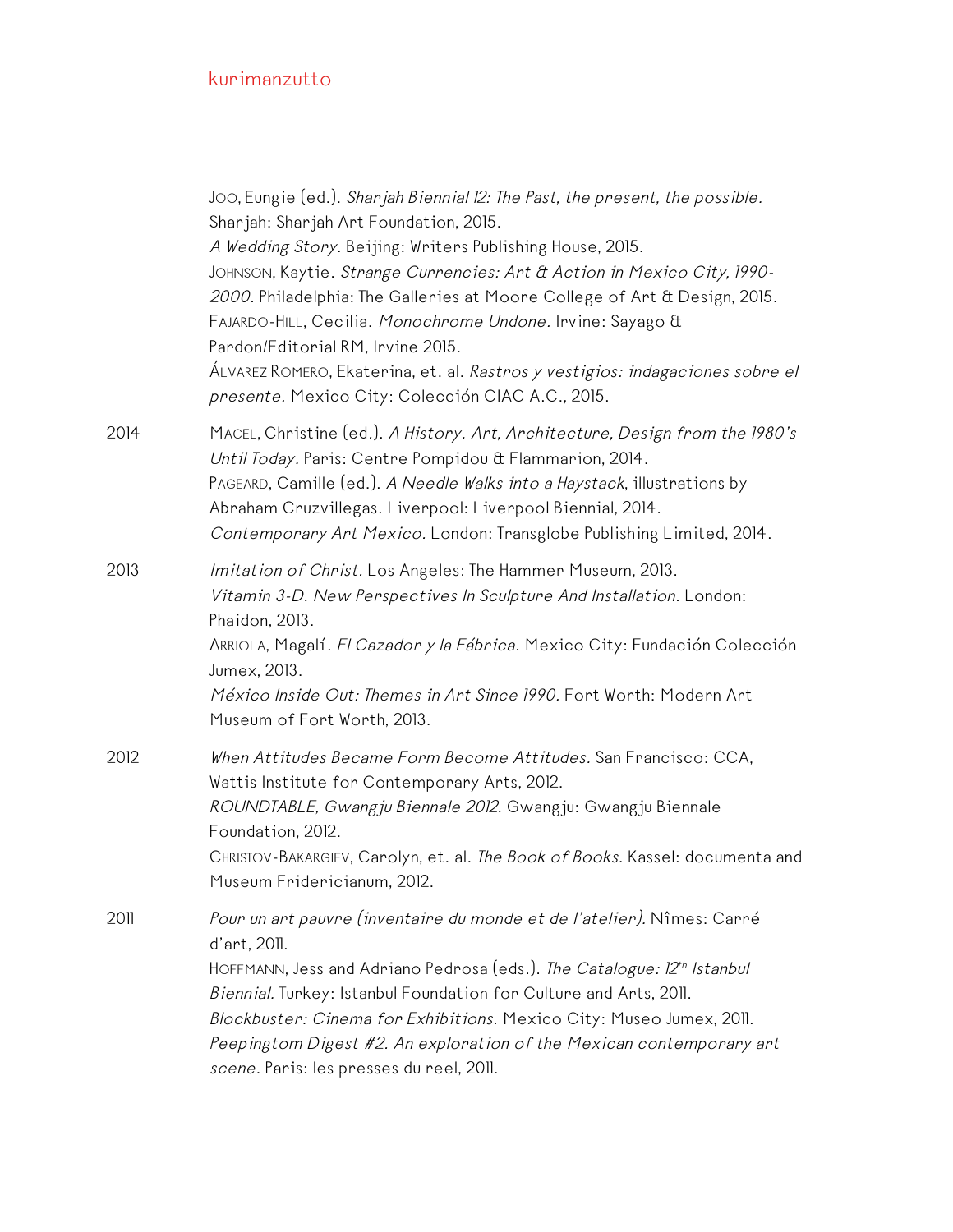| 2010 | Trust, Media City Seoul 2010 - 6 <sup>th</sup> Seoul International Media Art Biennale.<br>Seoul: Museum of Art, 2010.                                                                                                                                                                                                                                                                                                                                                                                            |
|------|------------------------------------------------------------------------------------------------------------------------------------------------------------------------------------------------------------------------------------------------------------------------------------------------------------------------------------------------------------------------------------------------------------------------------------------------------------------------------------------------------------------|
| 2009 | Zwischenzonen. Viena: Fundación/Colección Jumex; MOMUK Museum<br>Moderner Kunst Stiftung Ludwig, 2009.<br>Mexico: Expected/Unexpected. Santa Cruz de Tenerife: TEA Tenerife<br>Espacio Artes, 2009.                                                                                                                                                                                                                                                                                                              |
| 2008 | Las implicaciones de la imagen. Mexico City: MUAC-UNAM Museo<br>Universitario de Arte Contemporáneo, 2008.<br>Mexico: Expected/Unexpected. Collection Isabel & Agustin Coppel. Paris:<br>Fage Edition; La Maison Rouge, 2008.<br>Informe. Mexico City: Turner Mexico, 2008.                                                                                                                                                                                                                                      |
| 2007 | Unmonumental. New York: New Museum, 2007.<br>La era de la discrepancia. Mexico City: UNAM Universidad Nacional<br>Autónoma de México, 2007.<br>Escultura Social: a New Generation of Art from Mexico City. Chicago:<br>Museum of Contemporary Art Chicago, 2007.<br>Abraham Cruzvillegas. Lauréat Altadis 2006. Collectif. Arles: Actes Sud,<br>2007.                                                                                                                                                            |
| 2005 | Universal Experience. Art, Life And The Tourist's Eye. Chicago: Museum of<br>Contemporary Art Chicago, 2005.<br>Bestia Hermosa. Elucubraciones: Germán Venegas. Mexico City: Museo de<br>la Secretaría de Hacienda y Crédito Público, Antiguo Palacio del<br>Arzobispado, 2005.                                                                                                                                                                                                                                  |
| 2004 | Los usos de la imagen. Fotografía, film y video en La Colección Jumex.<br>Buenos Aires: Fundación Eduardo F. Constantini, 2004.<br>La Panaderia. Texts by Carlo McCormick; Cuauhtémoc Medina; Eduardo<br>Abaroa; Guillermo Fadanelli; Introduction by Miguel Calderón. Mexico City:<br>Turner, 2004.<br>Perspectives @25: A quarter century of new art in Houston. Houston:<br>Contemporary Arts Museum Houston, 2004.<br>Panorama. Abraham Cruzvillegas. Monterrey: MARCO Museo de Arte<br>Contemporáneo, 2004. |
| 2003 | Inter-Play. Miami: The Moore Building, Miami Design District, 2003.                                                                                                                                                                                                                                                                                                                                                                                                                                              |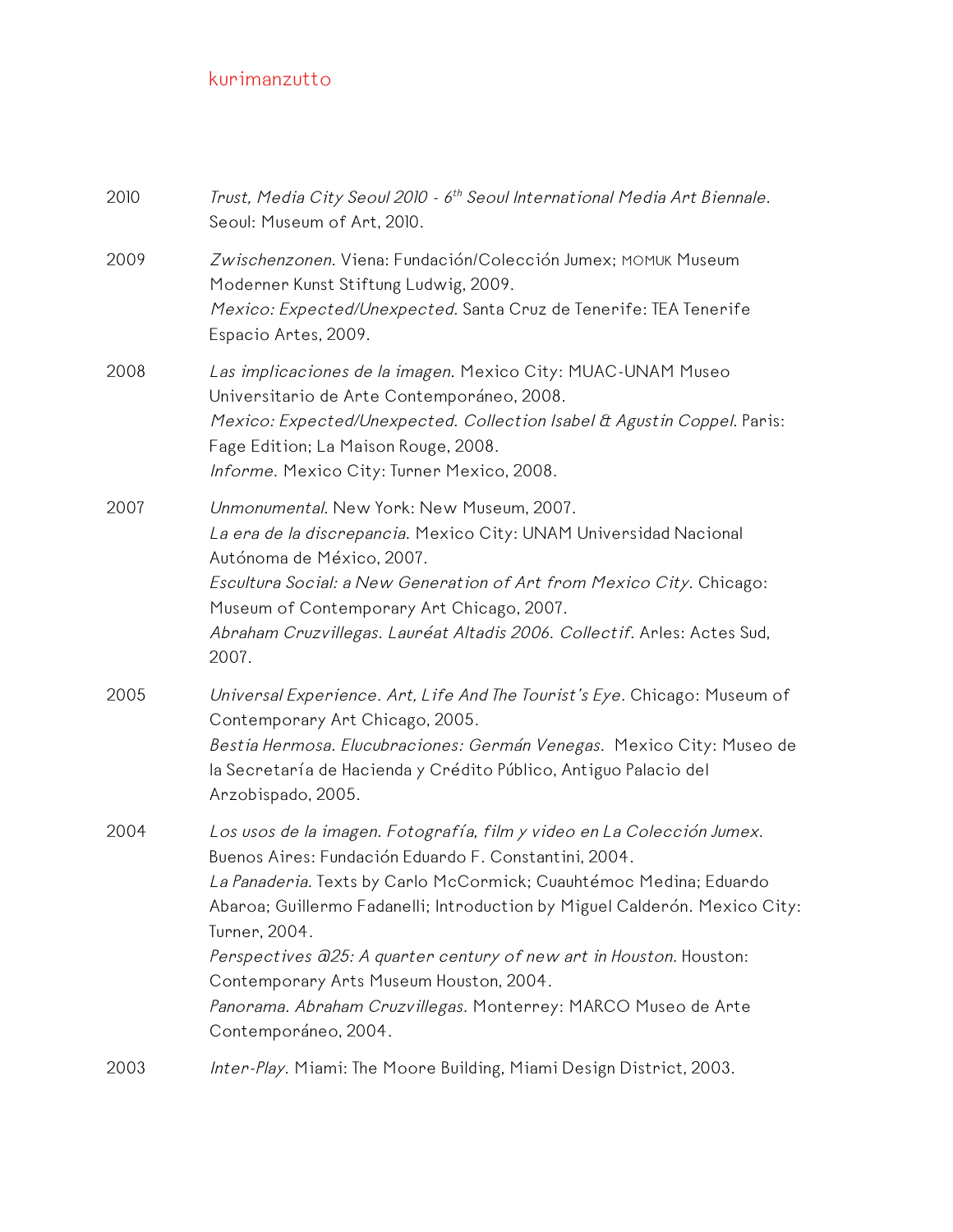| 2002 | The Joy of Energy. São Paulo: XXV Bienal de São Paulo, 2002.<br>ABCDF. Palabras de Ciudad. Mexico City: CONACULTA Consejo Nacional<br>para la Cultura y las Artes; INBA Instituto Nacional de Bellas Artes;<br>Fundación Televisa, 2002. |
|------|------------------------------------------------------------------------------------------------------------------------------------------------------------------------------------------------------------------------------------------|
| 2001 | Escultura Mexicana. De la Academia a la Instalación. Mexico City: Palacio<br>de Bellas Artes, 2001.                                                                                                                                      |
| 2000 | Tratado de Libre Comer. Moi et ma circonstance. Montreal: Musée des<br>beaux-arts de Montréal, 2000.                                                                                                                                     |
| 1999 | Cinco continentes y una ciudad/Five Continents and One City. Segundo<br>Salón Internacional de Pintura. Mexico City: Museo de la Ciudad de México,<br>1999.                                                                              |
| 1996 | Acné o el Nuevo Contrato Social Ilustrado. Mexico City: Museo de Arte<br>Moderno, 1996.                                                                                                                                                  |
| 1993 | Nuevas Manías. Mexico City: Fundación para el Arte Contemporáneo, 1993.                                                                                                                                                                  |

### press

| 2020 | CRUZVILLEGAS, Abraham. "John Baldessari (1930-2020)" La Tempestad, January<br>7, 2020.                                                                                                               |
|------|------------------------------------------------------------------------------------------------------------------------------------------------------------------------------------------------------|
|      | CRUZVILLEGAS, Abraham. "I3P" Revista de la Universidad, January, 2020.<br>PALUMBO, Jacqui. "Abraham Cruzvillegas Is Growing an Oasis of Healing Plants<br>in a Miami Park." artsy, December 4, 2020. |
| 2019 | BOUCHER, Brian. "Abraham Cruzvillegas goes gonzo at austin contemporary."<br>Cultured Magazine, 2019.<br>MEDINA, Angélica. "La Guerra Fría: la obra de Juan Villoro en el Tamayo."                   |
|      | Dónde ir, 2019.<br>___. "Abraham Cruzvillegas: Esculturas pendientes." My Art Guides,<br>February, 2019.                                                                                             |
|      | ___. "Esculturas pendientes, de Abraham Cruzvillegas." <i>GasTV</i> , February,<br>2019.                                                                                                             |
|      | DONOGHUE, Katy. "Abraham Cruzvillegas's "esculturas pendientes" opens at<br>kurimanzutto." Whitewall, Ferbuary 5, 2019.                                                                              |
|      | FONTAINE, Pearl. "Helen Escobedo, Lucien Shapiro, Yann Gerstberger, and                                                                                                                              |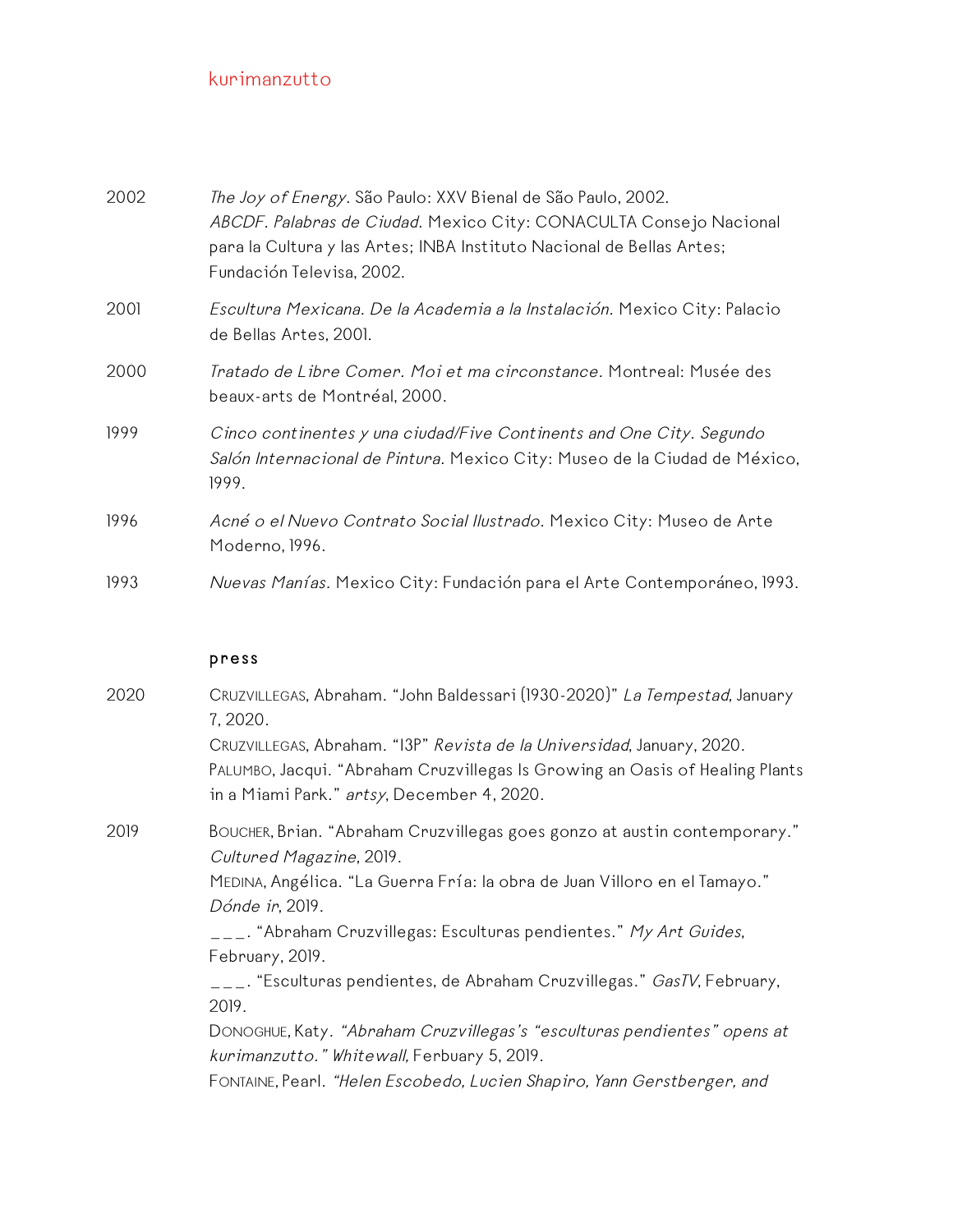More Must See Mexico City Shows." Whitewall, Ferbuary 6, 2019.

\_\_\_. "Must-See Art Guide: Mexico City." Artnet News, February 7, 2019. SIERRA, Sonia. "Exponen las "Esculturas pendientes" de Cruzvillegas." El Universal, Ferbuary 7, 2019.

\_\_\_. "Más allá de Zona Maco." *Confabulario*, February 9, 2019. QUIROGA, Ricardo. "El jardín de los objetos integrados de Cruzvillegas." El economista, February 26, 2019.

PACHECO, Jesús. "Poner en evidencia la fragilidad propia." Más por más, February 26, 2019.

WONG, Kathleen. "Your ultimate guide to the 2019 Honolulu Biennial s immersive Art Event." Honolulu Magazine, February 26, 2019.

\_\_\_. "Abraham Cruzvillegas Esculturas Pentientes (Pending Sculptures)." Art Agenda, March 8, 2019.

MACMASTERS, Merry. "Abraham Cruzvillegas, artista a contracorriente de la tradición." La Jornada, March 18, 2019.

\_\_\_. "The Guggenheim Museum Bilbao presents the exhibition Allora &Calzadilla: The Tropical Pharmacy." Europe Today, March 15, 2019. \_\_\_. "Mexico City." Fragile, April, 2019.

PURCELL, Barbara. "Getting Your Head Around (and Hands on) the Art of Abraham Cruzvillegas." The Austin Chronicle, May 3, 2019.

\_\_\_. "The 5-Minute Journal: Artist Abraham Cruzvillegas Opens His Diary for Galerie." Galerie, May 7, 2019.

BARNES, Michael. "Play with your art: Exhibit at Austin's Jones Center is in a constant state of creation." Austin <sup>360</sup>, May 8, 2019.

GUERRERO, Manuel. "Abraham Cruzvillegas y Juan Villoro en el Museo Tamayo." Revista Código, June 27, 2019.

\_\_\_. "The Contemporary Austin brings exhibition by Abraham Cruzvillegas to its downtown museum location." Art Daily, July 2, 2019.

2018 MARTÍNEZ, Teresa. "Silbará su arte en homenaje a la Fundidora." El Norte, Ferbuary 1, 2018.

> \_\_\_. "Inauguran pieza de arte público colectiva de Abraham Cruzvillegas y artistas de NL." nl. gob. mx, February 3, 2018.

> HERMANN, Andy. "Social Tissue: A Mexican Workshop in the Heart of Zurich." Andy Meets Warhol, March 13, 2018.

\_\_\_. "Cruzvillegas y Foulkes en Nueva York." La Tempestad, March 28, 2018. NYS DAMBROT, Shana. "Everything I know about tequila I learned from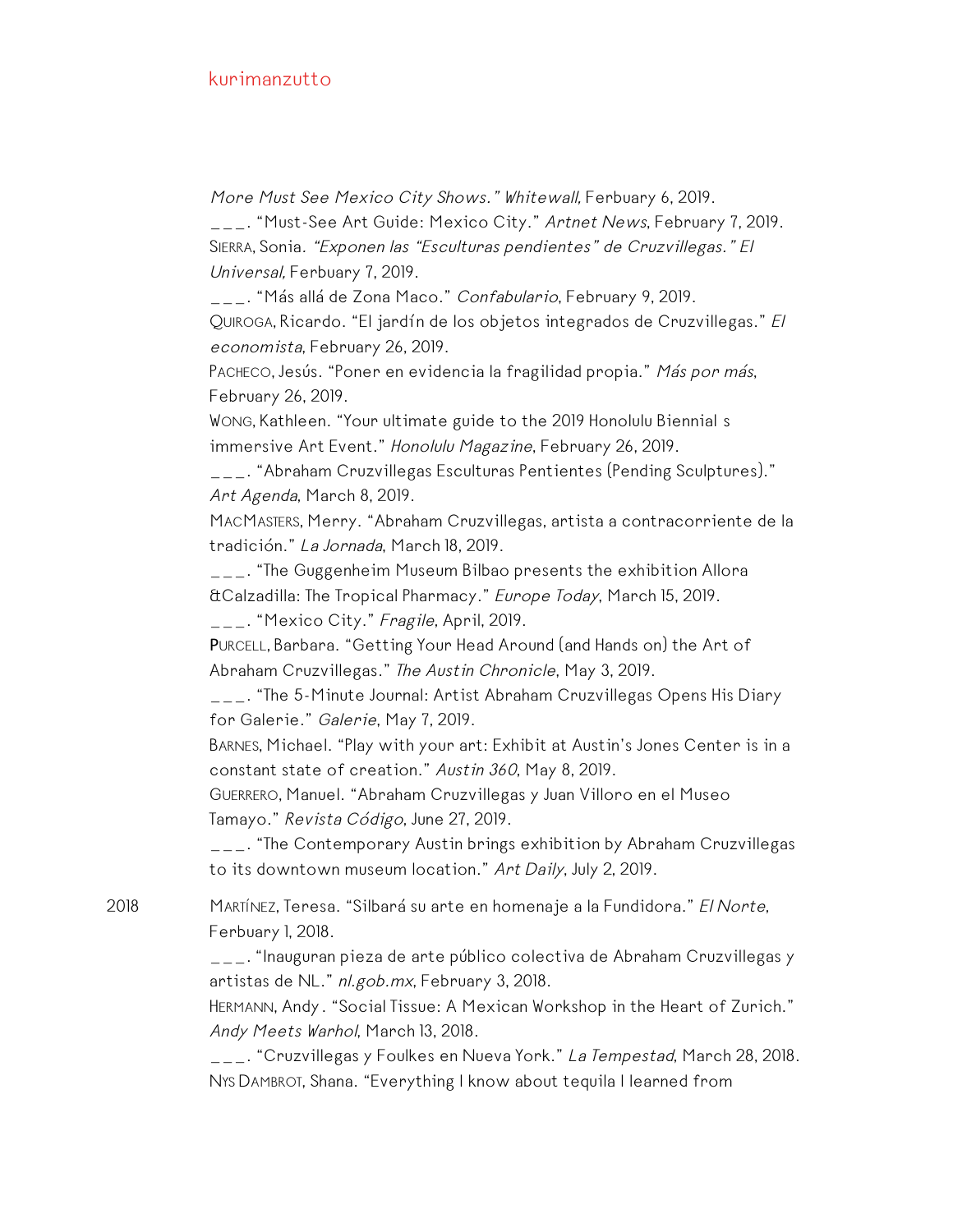Abraham Cruzvillegas." Whitehot Magazine, April 2018.

BENASSINI, Óscar. "La materia no sea crea ni se destruye." La Tempestad, April 3, 2018.

SUTTON, Benjamin. "An Aerial Dance with an Abraham Cruzvillegas Sculpture." Hyperallergic, April 3, 2018.

ANGELETI, Gabriella. "Mexican artist Abraham Cruzvillegas brings acrobatics and improvised sculptures to New York." The Art Newspaper, April 4, 2018.

\_\_\_. "Abraham Cruzvillegas' 'Autorreconstrucción: To Insist, to Insist, to Insist...' at The Kitchen." Blouin Artinfo, April 4, 2018.

\_\_\_. "Mexican Artist Abraham Cruzvillegas Brings Acrobatics and Improvised Sculptures to New York." USA Art News, April 5, 2018.

PEETZ, John Arthur. "Break it down." Artforum, April 17, 2018.

ROSENMEYER, Aoife . "Abraham Cruzvillegas." Art in America, May 1, 2018. ENGELHARD, Vered. "As Governments Build Walls Between Us, Tapping into the Creative Potential of Destruction." Hyperallergic, May 1, 2018.

KINSELLA, Eileen. "Mexico City's kurimanzutto Gallery Opens a New York Outpost With a Scrappy Ode to the Big Apple." Artnet, May 3, 2018.

NEGRO, Virginia. "¿Cuánto yo cabe en un museo? Entrevista con Abraham Cruzvillegas." Nexos, May 11, 2018.

ÁVILA, Sonia. "Andamiaje artístico." Excélsior, May 14, 2018. GUTIÉRREZ, José Arturo. "ARTE + CAOS = CRUZVILLEGAS." Revista Vía México, May 28, 2018.

\_\_\_. "Autoconstruirse: el self-made man. Self-building." Eminente, August 2018.

GONZÁLEZ, Yanireth Isarade. "Sacan provecho de la ruina." Reforma, August 9, 2018.

PACHECO, Jesús. "Entrevista con Abraham Cruzvillegas." *Más por más*, August 9, 2018.

\_\_\_. "Mirar el Arte; Abraham Cruzvillegas en el Muac CU." *La Jornada*, August 16, 2018.

2017 MORRIS, Amanda. "Abraham Cruzvillegas Discusses Hope and Resourcefulness." Northwestern, October 25, 2017. CRUZVILLEGAS, Abraham. "Cimarrón." Animal, no. 24, Autumn 2017. MIZOTA, Sharon. "The global economy, summed up in these two bubble machines." Los Angeles Times, September 18, 2017. RODRÍGUEZ CAMPO, Elisa. "Abraham Cruzvillegas." ArtNexus, no. 106,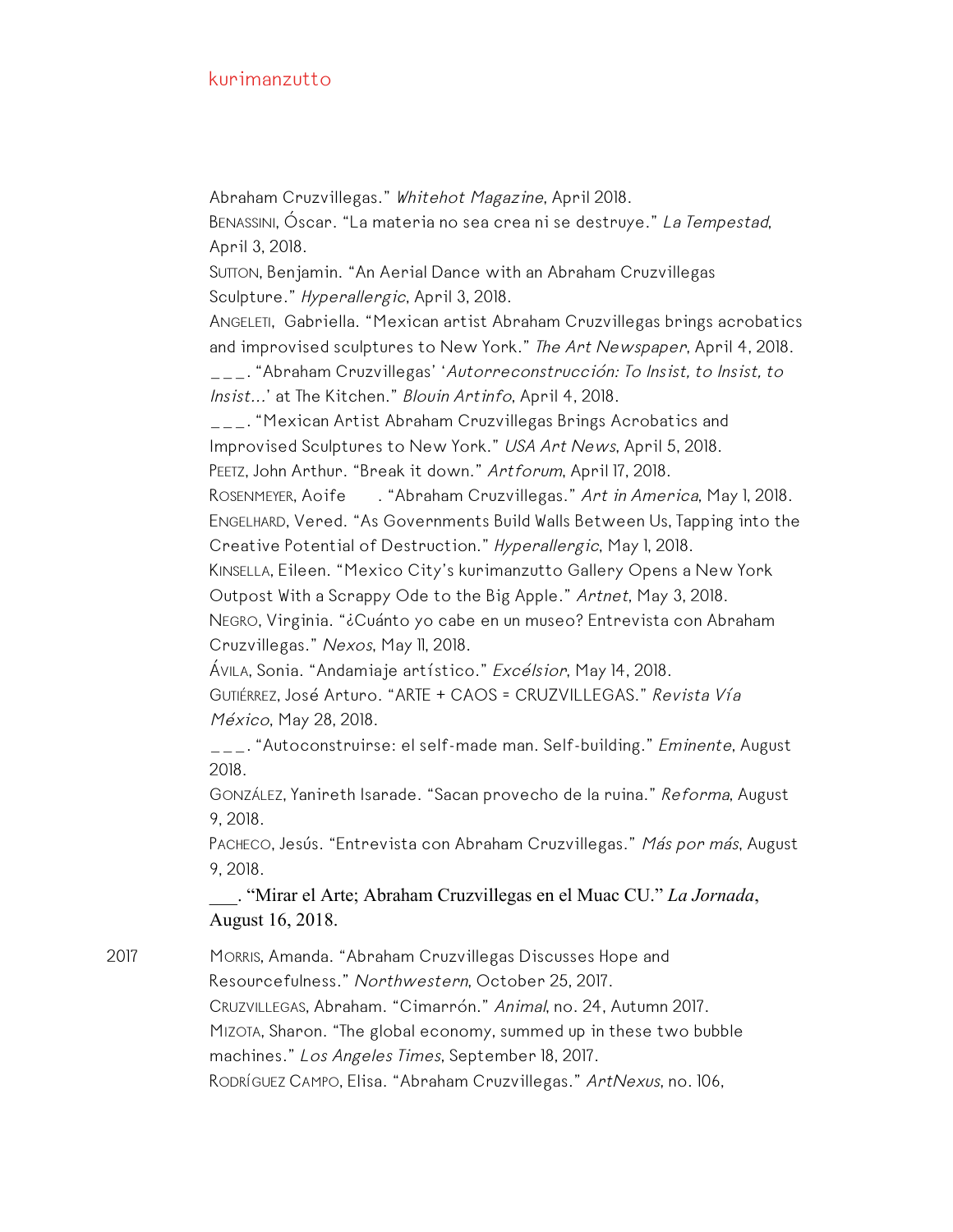September – November, 2017.

CRUZVILLEGAS, Abraham. "Espacio negativo." Reporte Sexto Piso, no. 36, August 2017.

CABRAL, Nicolás. "Formas de habitar." Blog de crítica, June 27, 2017.

\_\_\_. "Abraham Cruzvillegas at Galerie Chantal Crousel, Paris." ARTnews, April 14, 2017.

PACHECO, Jesús. "Abraham Cruzvillegas, el ansia de la autoconstrucción." La Chilango, no. 161, April 2017.

CRUZVILLEGAS, Abraham. "Durham, los años en México." La Tempestad, January 30, 2017.

MARISTAIN, Mónica. "ENTREVISTA | La esperanza de un lote baldío o cómo encontrar arte en la basura: Abraham Cruzvillegas." SinEmbargo, January 15, 2017.

YALTER, Nil. "17 memos for now." *La Tempestad*, Vo. 69, no. 1, January & February 2017.

2016 MINERA, María. "Ready Made: Abraham Cruzvillegas." Cultured Magazine, December, 2016.

> ANGULO, Annuska. "Construir a Abraham Cruzvillegas." Gatopardo, May 6, 2016.

LÓPEZ, Alberto. "La voluntad de los objetos, de Abraham Cruzvillegas." Revista crítica, May 3, 2016.

MARTÍNEZ, Carolina. "La Voluntad del Apilamiento (Togetherness). Abraham Cruzvillegas." Rotunda Magazine, April 22, 2016.

MENA, Catalina. "Autoconstruido en Chile. Abraham Cruzvillegas en Espacios Revelados." Artishock, April 18, 2016.

CONTRERAS, Joselyne. "El tiempo y lo por venir. Abraham Cruzvillegas en Tate Modern." Artishock, April I, 2016.

WILLIS BLAIR, Courtney; et. al. "Trickster Aesthetics." Blouin Modern Painters, April 2016.

ZAMBRANO, Lourdes. "Traducen ingenio artístico." Reforma, March 21, 2016. VAN HOUTEN MALDONADO, Devon. "A Lackluster Reunion for Five of Mexico's Most Succesful Contemporary Artists." Hyperallergic, March 7, 2016.

MOTA, Melissa. "Entrevista Abraham Cruzvillegas." Gas TV, March 2016. TEDONE, Gaia. "Empty Lot, de Abraham Cruzvillegas." Código, no. 91, February - March, 2016.

CRUZVILLEGAS, Abraham. "Cascajo"/"Debris". Animal, Spring 2016.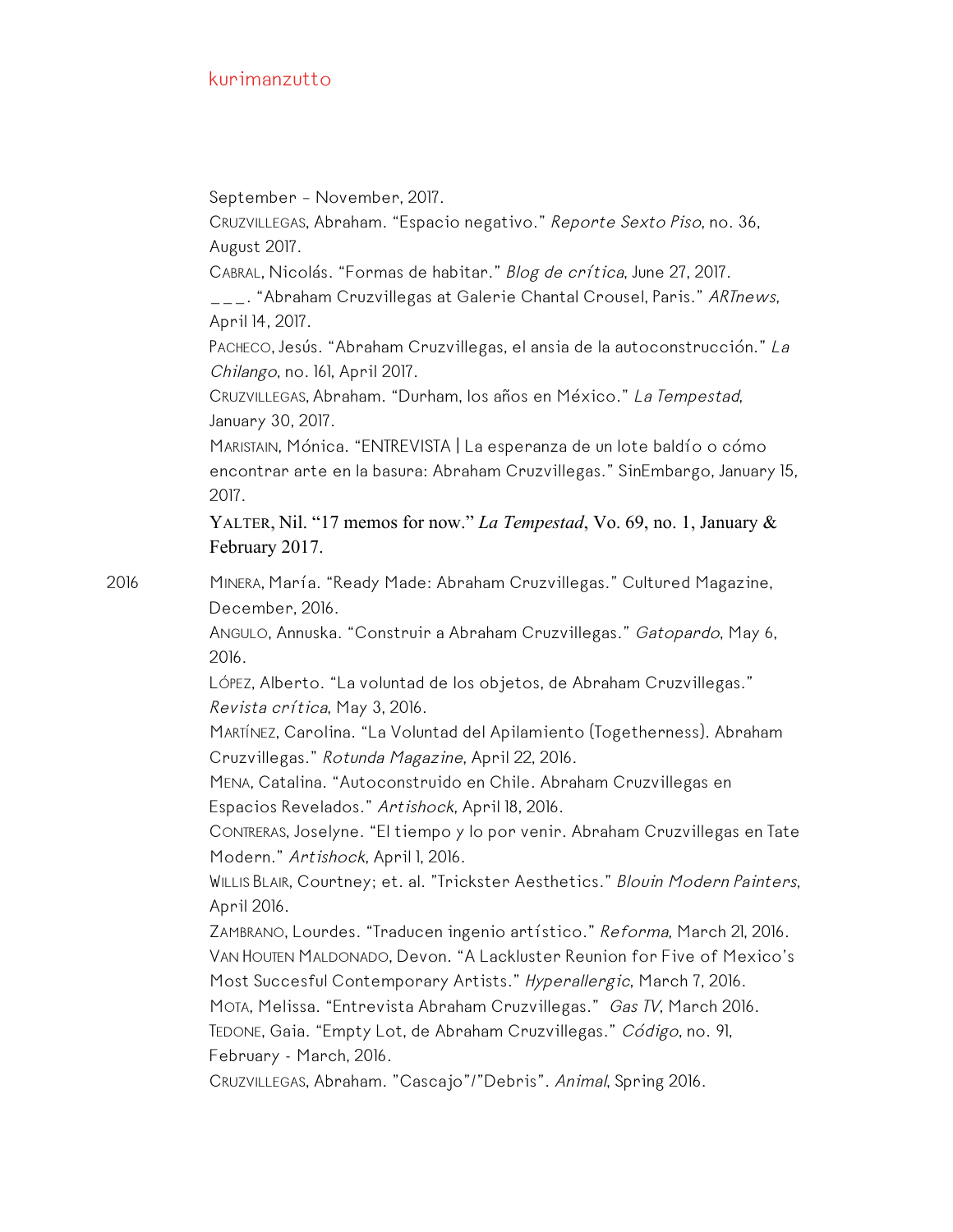THOMPSON, Nii. "Hope and Faith in Abraham Cruzvillegas' exhibition at the Tate Modern". Myweku Tastes, February 29, 2016.

BREEN, Matt. "What's sprouting in Tate Modern's Turbine Hall?" Time out, February 15, 2016.

\_\_\_. "Reconstrucción: un proyecto de Abraham Cruzvillegas." Artishock, February 12, 2016.

\_\_\_. "'Reconstrucción' en el MAZ." La Tempestad, February II, 2016.

\_\_\_. "Vuelve el taller de los viernes." Exit-Express, February 9, 2016. PACHECO, Jesús. "XYLAÑYNU: unidos por el juego." Frente, February 9, 2016. SLENSKE, Michael. "'The Friday Workshop': A Superlative Mexican Group Show at kurimanzutto." Wallpaper<sup>\*</sup>, February 4, 2016.

RODRÍGUEZ, Huemanzin. "'Xylañynu' es el lugar y tiempo exacto pero no totalmente óptimo." Agencia N22, February 2016.

\_\_\_. "XYLAÑYNU. El Taller de los viernes en kurimanzutto." Travesías, January 28, 2016.

\_\_\_. "Abraham Cruzvillegas en el MAZ." Exit-Express, January 25, 2016. ZAMBRANO, Lourdes. "Un viaje a la semilla." Reforma, January 23, 2016.

\_\_\_. "kurimanzutto presenta la exposición El taller de los viernes". Hello D.F. January 21, 2016.

\_\_\_. "Reencuentro Histórico en kurimanzutto: vuelve el taller de los viernes" Artishock, January 19, 2016.

SÁNCHEZ, Sandra. "Revive Taller de los Viernes". Excélsior, January 18, 2016.

\_\_\_. "Taller de los viernes en kurimanzutto". GasTV, January 16, 2016.

\_\_\_. "The new Parkett vol. 97 with collaboration artists Andrea Büttner, Abraham Cruzvillegas, Camille Henrot, Hito Steyerl, and More". E-Flux USA, January 16, 2016.

SLENSKE, Michael. "On the road: Mexican gallery Kurimanzutto pops up in San Francisco". Wallpaper México, January 13, 2016.

BLACK, Paul. "Paul Black Reviews Abraham Cruzvillegas And Susan Philipsz' Tate Installations". Artlyst, January 8, 2016.

GONZÁLEZ RODRÍGUEZ, Sergio. "Los libros del 2015". Reforma, January 3, 2016.

2015 \_\_\_. "Abraham Cruzvillegas Empty Lot. Una obra descomunal en un espacio único." ArtShopper, November 2015.

> HIMAN, Abi. "Abraham Cruzvillegas' Empty Lot Comes To Tate Modern's Turbine Hall." The Culture Trip, November 2015.

GREELEY, Robin Adéle. "The Logic of Disorder: The Sculptural Materialism of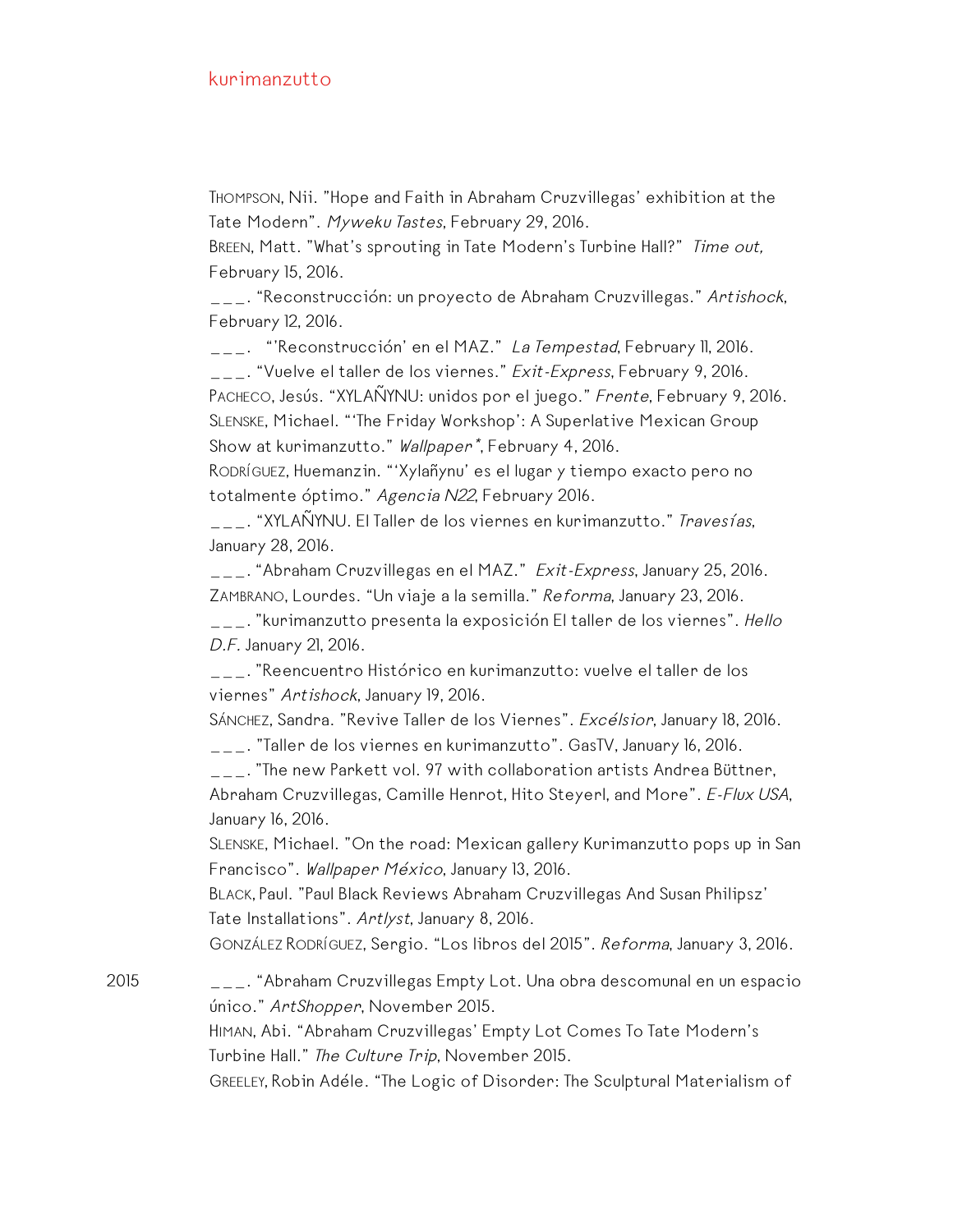Abraham Cruzvillegas." October, 151, Winter 2015.

BARRY, Robert. "Auto-Constructing Abraham: From Frieze Masters to the Tate Modern." The Quietus London, October 24, 2015.

WRIGHT, Karen. "Abraham Cruzvillegas, artist: 'I never thought I would have a studio as big as the Tate Modern Turbine Hal'." The Independent, October 22, 2015.

\_\_\_. "Sorprende mexicano Abraham Cruzvillegas en la Tate de Londres." Infórmate Diario, October 20, 2015.

\_\_\_. "Abraham Cruzvillegas instala una escultura geométrica en la Tate de Londres." DesignBoom, October 17, 2015.

GÓMEZ, Lourdes. "Cruzvillegas planta semilleros de esperanza en la Tate Modern." El Español, October 14, 2015.

SENGHOR, Yassine. "Hyundai Commission 2015: Abraham Cruzvillegas - Empty Lot at the Tate Modern." The Upcoming.com, October 14, 2015.

SLIGHT, Tilly. "Growth opportunity: Abraham Cruzvillegas at the Tate Turbine Hall." Wallpaper, October 14, 2015.

\_\_\_. "Abraham Cruzvillegas, el artista mexicano que recreó un lote baldío en la Tate Modern de Londres." BBC Mundo, October 14, 2015.

BUICK, Louisa. "Abraham Cruzvillegas says his Turbine Hall commission is all about hope." The Art Newspaper, October 13, 2015.

CAMPBELL-JOHNSTON, Rachel. "Abraham Cruzvillegas at the Tate Modern Turbine Hall, SE1." The Times London, October 13, 2015.

FORREST, Nicholas. "Abraham Cruzvillegas Fills Tate Turbine Hall with 'Empty Lot." Blouin Artinfo, October 13, 2015.

HIMELFARB, Ellen. "Abraham Cruzvillegas turns the Tate's Turbine Hall into an allotment." The Spaces, October 13, 2015.

ZAMBRANO, Lourdes. "Tate se 'autoconstruye." Reforma, October 13, 2015. \_\_\_. "Abraham Cruzvillegas." The Art Newspaper, October 13, 2015.

\_\_\_."Sala de la Tate para Cruzvillegas." El Universal, October 13, 2015.

\_\_\_. "Cruzvillegas se planta en la Tate." El Excélsior, October 13, 2015.

BARNES, Freire. "Tate Modern's Turbine Hall is full of London soil." Time Out London, October 12, 2015.

BROWN, Mark. "Tate Modern cultivates interest in lates Turbine Hall show." The Guardian.com, October 12, 2015.

HUDSON, Mark. "Abraham Cruzvillegas: Empty Lot, Tate Modern, Turbine Hall, review: 'mega-art in a mega-space." The Telegraph London, October 12, 2015.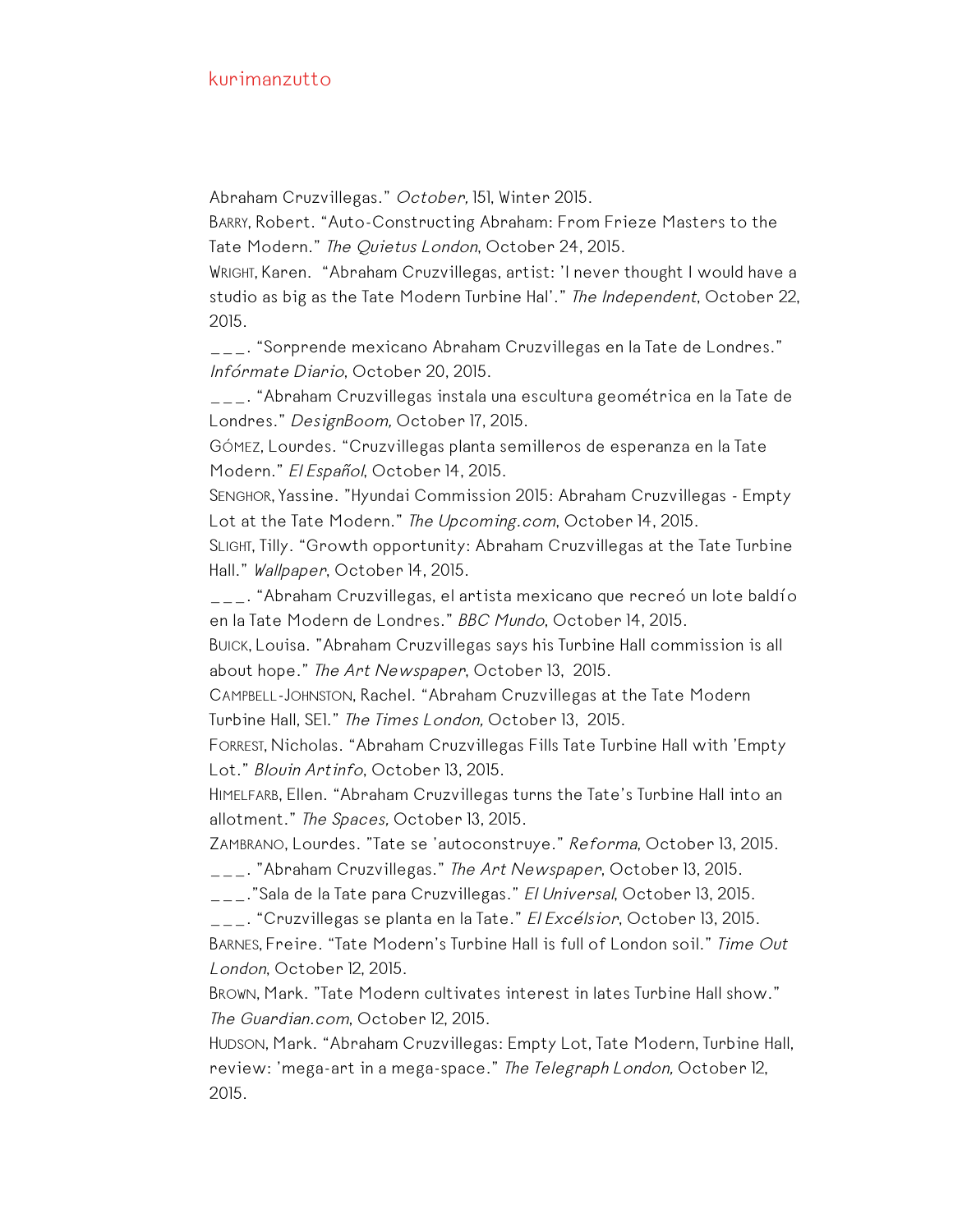LUKE, Ben. "Abraham Cruzvillegas: Empty Lot, exhibition review - Slowburning installation that gives a stage to London's life forces." Evening Standard London, October 12, 2015.

RAZAQ, Rashid. "Tate Modern Turbine Hall: Abraham Cruzvillegas's new work Empty Lot features 23 tonnes of soil from London parks." Evening Standard London, October 12, 2015.

SEARLE, Adrian. "Abraham Cruzvillegas's Turbine Hall review - a frustrating floatin allotment." The Guardian.com, October 12, 2015.

\_\_\_. "Mexicano Abraham Cruzvillegas instala enorme escultura en Tate Modern." El Informador, October 12, 2015.

\_\_\_. "Abraham Cruzvillegas Unveils His Hyundai Commission At Tate Modern's Turbine Hall." Artlyst, October 12, 2015.

\_\_\_. "Soil from SE1 gardens included in Tate Turbine Hall installation". londonSE1, October 12, 2015.

\_\_\_. "Abraham Cruzvillegas en la Tate Modern." Código, October 12, 2015. \_\_\_. "Cruzvillegas hace crecer vegetación en la Tate Modern." El

Universal, October 12, 2015.

 $\mu_{\text{max}}$ ."Tate Modern unveils Turbine Hall work by Abraham Cruzvillegas." *BBC* news.com, October 12, 2015.

\_\_\_. "Abraham Cruzvillegas instala enorme escultura en Tate Modern." La Crónica de Hoy, October 12, 2015.

\_\_\_. "Cajas repletas de tierra en la Tate de Londres." La PrensaEspaña, October II, 2015.

BARNES, Freire. "Abraham Cruzvillegas tells us about his Tate Modern Hyundai Commission in the Turbine Hall." Time Out London, October 9, 2015.

TURRIL, Katrina. "Bushey park contributes soil to Tate Modern exhibition." Watford Observer, October 8, 2015.

CONCHEIRO, Luciano. "Abraham Cruzvillegas: abrir preguntas, abrir caminos." Nexos, October 4, 2015.

\_\_\_. "El artista mexicano Abraham Cruzvillegas instala un lote baldío en la Tate Modern." *MXCITY Distrito Federal*, October 2015.

MINERA, María. "El escarabajo del arte contemporáneo." El País Semanal No. 2033, September 13, 2015.

CRUZVILLEGAS, Abraham. "Blengins." Frente, No. 167, September 10 to 23, 2015. CRUZVILLEGAS, Abraham. "El mito de la dislexia 2." Frente, No. 164, July 30 to 12, 2015.

CRUZVILLEGAS, Abraham "El Chorrito." Frente, No. 165, August 13 to 26,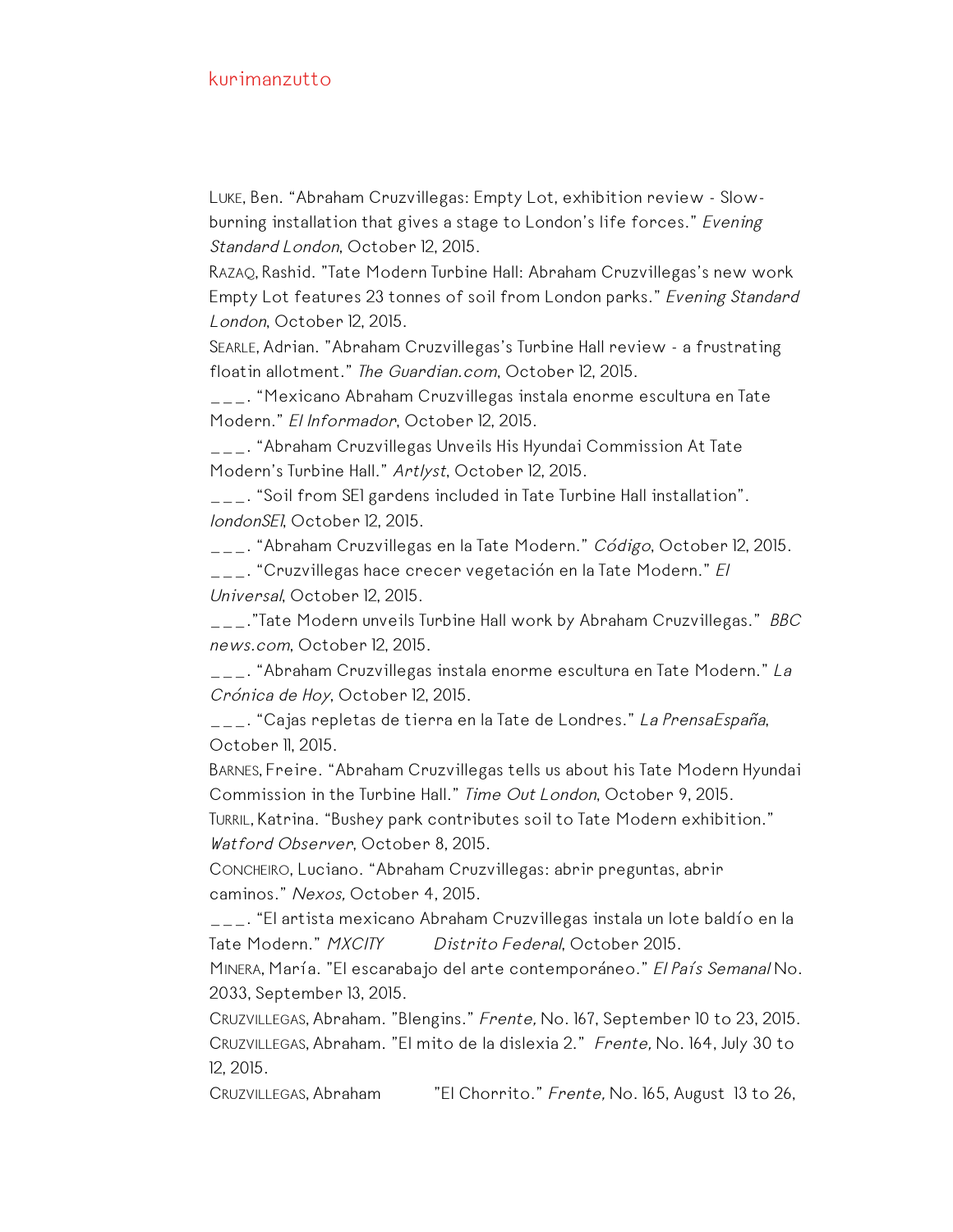2015.

SO-YOUNG, Moon. "It might look like trash, but it's art." Korea JoongAng Daily, Korea July 8, 2015.

BECHELANY, Camila. "Exposición." ArtNexus, No. 97, June – August, 2015. LÓPEZ, Miguel A. "12 Bienal de Sharjah. El pasado, el presente, lo posible." ArtNexu,s No. 97, June – August, 2015.

CRUZVILLEGAS, Abraham. "WiFi." Frente, Núm. 162, July 2 to July 15, 2015.

 $\Box$ . "Abraham cruzvillegas (Mexico) The art of finding objects." The Latin American Art Journal, June 23, 2015.

\_\_\_. "In Focus: Abraham Cruzvillegas' El Travieso (An Emotional Craft)." National Galleries Scotland, June, 2015.

CRUZVILLEGAS, Abraham. "\$\$\$." Frente, June 18 to July 1, 2015.

CRUZVILLEGAS, Abraham. "Ron." Frente, June 4 to 17, 2015

ZAMBRANO, Lourdes. "Condenan los recortes." Reforma.com, June 8, 2015.

\_\_\_. "Comparten Jorge F. Hernández y Abraham Cruzvillegas secretos para crear sus obras." El Sol de México, May 27, 2015.

LÓPEZ ÁLVAREZ, Edgar. "Autoconstrucción: entrevista con Abraham Cruzvillegas." Forbes, May 26, 2015.

\_\_\_. "Biennal de la Habana 2015: Entre la idea y la experiencia." Artishock, May 20, 2015.

RODRIGUEZ, Carlos. "Abraham Cruzvillegas." La Tempestad, May 11, 2015. CRUZVILLEGAS, Abraham. "El estado de la cultura. Abraham Cruzvillegas." horizontal.mx, May 8, 2015.

\_\_\_. "Abraham Cruzvillegas Wants To Fill Tate Modern's Turbine Hall With Dirt." Artlyst, April 30, 2015.

PES, Javier. "Mexican artist wants to turn Tate Modern's Turbine Hall into green space." The Art Newspaper, April 29, 2015.

\_\_\_. "The Review of Abraham Cruzvillegas's Solo Show in Art Sonje, Seoul." desumi.egloos, April 16, 2015.

CRUZVILLEGAS, Abraham. "La cantera." La Ciudad de Frente. April 4, 2015. CRUZVILLEGAS, Abraham. "Baboso." Animal, Mexico, April 2015.

\_\_\_. "Autodestrucción 8: Singbyeoung, de Abraham Cruzvillegas." Gastv, April 2015.

COLIN, Perry. "Abraham Cruzvillegas. Museo Jumex, Mexico City." Frieze, no. 170, April 2015.

\_\_\_. "Autoconfusión (Self-confusion), Abraham Cruzvillegas at Diabolo Rosso, Panama City, Panama." Art Elsewhere, April 2015.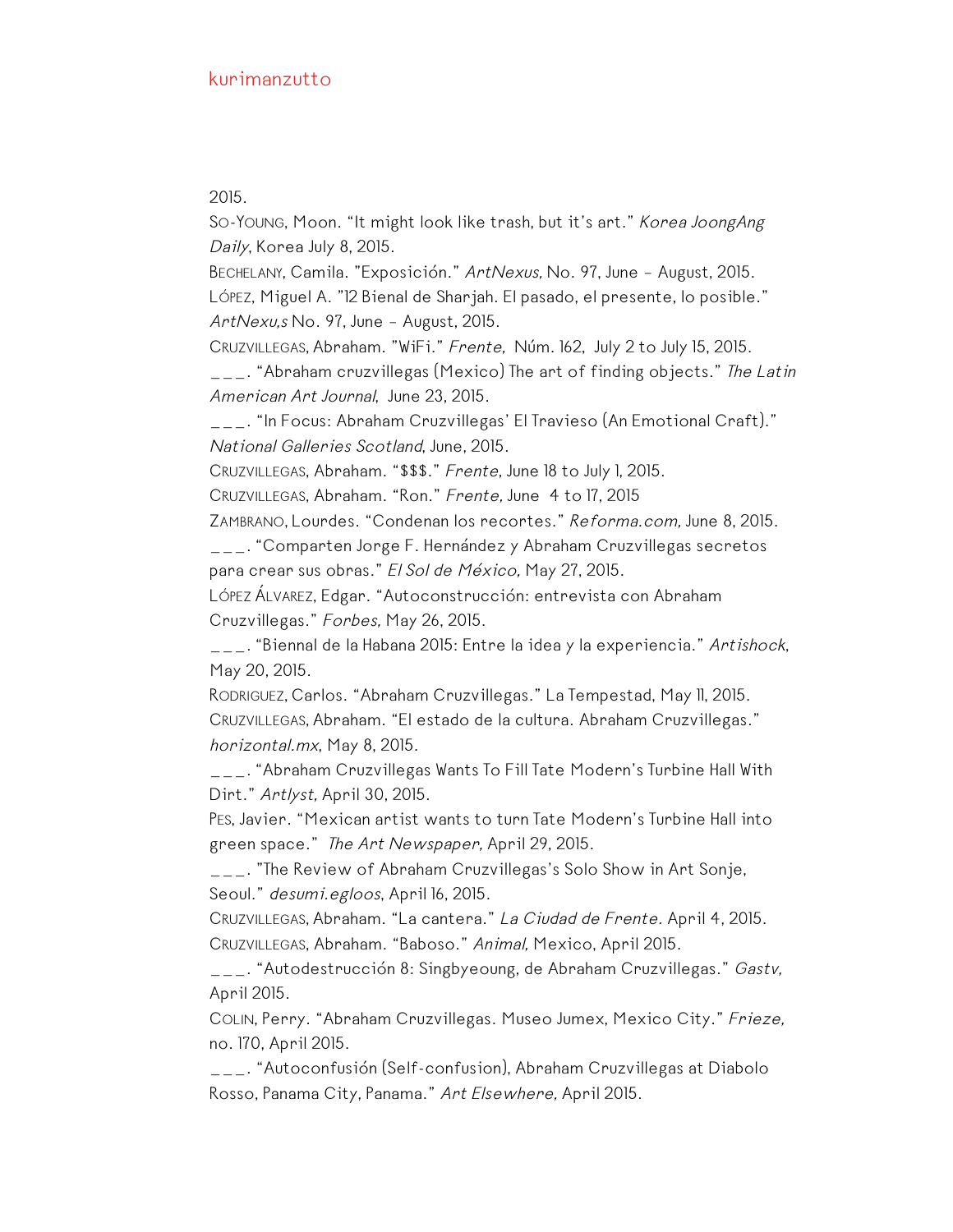\_\_\_. "Abraham Cruzvillegas Autodestrucción8: Sinbyeoung." Artsonje.org, April 2015.

\_\_\_. "Abraham Cruzvillegas Art Sonje Center." Artforum, April 2015.

\_\_\_. "Autoconfusión" La Tempestad.com, March 31, 2015.

DÁVILA, Jose Luis. "La voluntad de los objetos, de Abraham Cruzvillegas." Cinco Centros.com, March 29, 2015.

\_\_\_. "Inauguran muestra en NY con instalación de Abraham Cruzvillegas" Notimex, March 13, 2015.

BROWN, Joel. "CNN 'Ones to watch' – Sculpture" CNN.com. March 12, 2015. DEPUIS, Dorothée. "Mexico, Reloaded" Flashart.com, March 6, 2015.

JAUREGUI, Gabriela. "Abraham Cruzvillegas, The Autoconstrucción Suites." Art Review, Vol. 67, No. 2, March 2015.

CRUZVILLEGAS, Abraham. "Seis canciones" La ciudad de Frente, February 11, 2015.

\_\_\_. "Cruzvillegas sobre la Tate" La Tempestad.com, February 3, 2015. GUTOWSKA, Agnieszka. "Wystawa Abrahama Cruzvillegasa w Gdanskiej Galerii Miejskiej." My 3 miasto.pl, February 2015.

ÁVILA, Sonia. "La voluntad de los objetos: Cruzvillegas publica sus preocupaciones estéticas" Excélsior.com, January 26, 2015.

\_\_\_. "Abraham Cruzvillegas Selected for Tate Modern's Inaugural Hyundai Commission" Atforum.com, January 26, 2015.

\_\_\_. "Abraham Cruzvillegas sarà il prossimo ospite della Turbine Hall alla Tate Modern" Milano arte moda.com, January 26, 2015.

\_\_\_. "Cruzvillegas en el Tate Modern de Londres" Frente.com, January 23, 2015.

\_\_\_. "Va Cruzvillegas al Tate de Londres" Reforma.com, January 23, 2015.

\_\_\_. "Abraham Cruzvillegas to Undertake the First Hyundai Commission" The Auto Channel.com, January 23, 2015.

MILLIARD, Coline. "'Trash' Artist Abraham Cruzvillegas Takes on Tate Modern's Turbine Hall" ArtNet.com, 23 de enero, 2015.

BROWN, Mark "Mexican artist Abraham Cruzvillegas accepts Turbine Hall commision" The Guardian.com, January 22, 2015.

DE YBARRA, Diego. "Resbalarse" El Semanario.com, January 22, 2015.

FORREST, Nicholas. "Tate Modern Names Abraham Cruzvillegas for Inaugural Hyundai Commission" Blouin Artinfo.com, January 22, 2015.

\_\_\_. "Mexican artist lands Tate Turbine Hall commision" BBC News.com, January 22, 2015.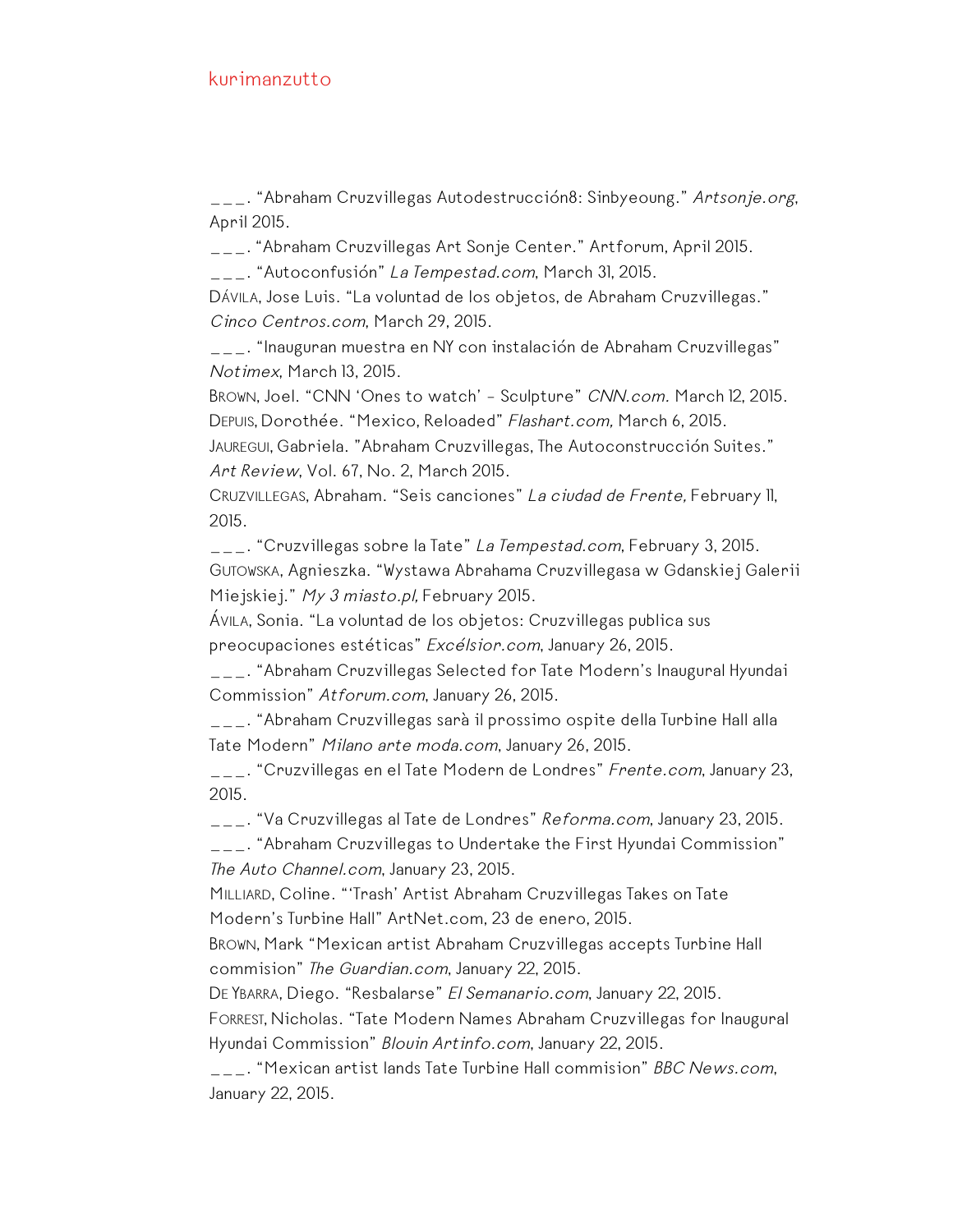\_\_\_. "Abraham Cruzvillegas - Zaprojektuj swoje sasiedztwo!" O Polski. January 14, 2015.

LIPCZAK, Aleksandra. "Smieciowy portret artysty – Abraham Cruzvillegas w Gdanskiej Galerii Miejskiej" Gazeta Wy Borcsa.pl. January 10, 2015.

\_\_\_. "Who is Abraham Cruzvillegas?" Tate.org, January 2015.

\_\_\_. "Wystawa Rzezby Artysty z Meksyku" Zetchilli.pl, January 2015.

\_\_\_. "Abraham Cruzvillegas – Autodestrucción6: Chichimecachubo: Marzerath@S13, 2014." Kultura Torjmiasto. January 2015.

\_\_\_. "Tunelowaine Interwencja Marka Rogulusa Rogulskiego." Kultura Torjmiasto, January 2015.

2014 \_\_\_. "Autodestrucción6. Abrahama Cruzvillegas' a w Gdanskiej Galerii Miejskiej" Magazyn Szum, December 31, 2014.

> \_\_\_. "Z Paryza I Nowego Jorku – wystawa Abrahama Cruzvillegasa y Gdanskiej Galerii Miejskiej." Czas Pomorza, December 28, 2014.

\_\_\_. "Danh Vo and Abraham Cruzvillegas at Museo Jumex, Mexico City." Moussemagazine.it, December 6, 2014.

\_\_\_. "Wystawa artysty z Meksyku w Gdanskiej Galerii Miejskiej." Nasze Miasto, December 5, 2014.

MURASZKO, Malgorzata. "Z Nowego Jorku do Gdanska – maksykansa autodestrukcja w Galerii Mlejskiej." Wy Borcsa.pl, December 4, 2014.

\_\_\_. "Gdansk: wystawa rzezby artysty z Meksyku" Wiadomosci.onet, December 4, 2014.

RYLKO, Patrycja. "Abraham Cruzvillegas autodestrukcyjnie w Gdansku." <sup>O</sup> Polski News, December 2, 2014.

GARCÍA HERNÁNDEZ, Roberto. "Cruzvillegas en construcción."

Gatopardo.com, December 2014.

\_\_\_. "Artista del año: Abraham Cruzvillegas." La Tempestad.com, December 2014.

DE LLANO, Pablo. "Hemos desarrollado una relación cruel con las cosas." El País.com, November 13, 2014.

CRUZVILLEGAS, Abraham. "Abraham Cruzvillegas Autoconstrucción." Hazdf.com, November 2014.

\_\_\_. "Abraham Cruzvillegas: Autoconstrucción." GasTv.mx, November 2014.

RODRÍGUEZ, Sergio González. "Los otros ochenta". Reforma, June 7, 2014. COOPER, ANNELIESE. "Sneak Peek: Art21 Season 7 Episode with Abraham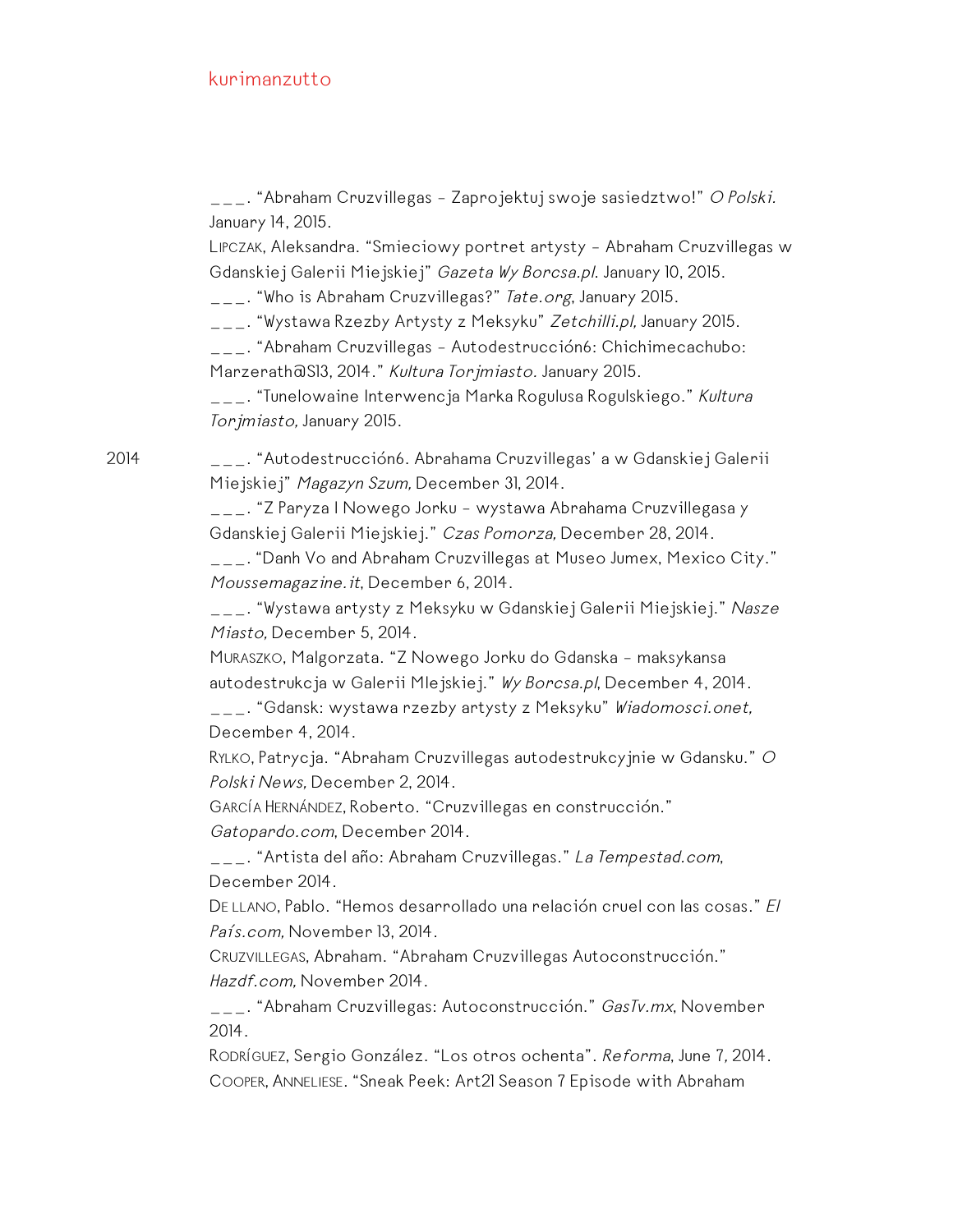Cruzvillegas". Artinfo.com, October 6, 2014.

\_\_\_. "Cuestionario Código: Abraham Cruzvillegas." Revista Código, August 21, 2014.

PREECE, Robert. "A Conversation with Abraham Cruzvillegas." Sculpture, Vol. 33, No. 6, July-August 2014.

ÁVILA, SONIA. "Abraham Cruzvillegas, abre el corazón de Conrad." Excélsior. June 14, 2014.

GARETH, Harris. "Mexico's 21st-century Duchamps". The Art Newspaper, No. 253, January 2014.

GARCÍA ACUÑA, Becky. "La identidad de Abraham Cruzvillegas." Cream, No. 18, 2014.

2013 ÁVILA, Sonia. "Crea con la destrucción". Excélsior, February 15, 2013. BRYAN, Julia. "Abraham Cruzvillegas: Walker Art Center" Art Forum, Vol. 52, No. 1, September 2013.

> COGHLAN, Niamh. "Built from Life: Abraham Cruzvillegas". Aesthetica, February 2013.

GOLDEN, Regan. "Abraham Cruzvillegas." Modern Painters, November 2013. HERNÁNDEZ CHONG CUY, Sofía. "Abraham Cruzvillegas: The Autoconstrucción Suites" Artforum, No. 5, January 2013.

MOSHAYEDI, Aram. "Regen Projects : Abraham Cruzvillegas." ArtForum, February 2013.

PACHECO, Jesús. "En constant autoconstrucción." Suplemento Cultural de Reforma, No. 983, May 19, 2013.

PORRERO, Ricardo. "Autoconstrucción - Abraham Cruzvillegas", Código, No. 74, April 2013.

RODRÍGUEZ, Marisol. "Polifónica". Frente. April 2013.

RODRÍGUEZ, Sergio González. "La teoría del constructo". Suplemento Cultural de Reforma N 983. May 19, 2013.

RODRÍGUEZ, Sergio González. "Cruzvillegas: Mr. Xitle". Reforma. February 3, 2013.

SHARP, Chris. "The fine line between 'autoconstrucción and 'autodestrucción' in the work of the Mexican artist.", ArtReview, 2013. YANG, Haegue. "Abraham Cruzvillegas". Bomb, No. 124, Spring 2013. ---. "Abraham Cruzvillegas". The Imitated Life. February 2013.

2012 *ÁVILA, Sonia. "Primates encarnan retratos de familia". Excélsior. January 25,*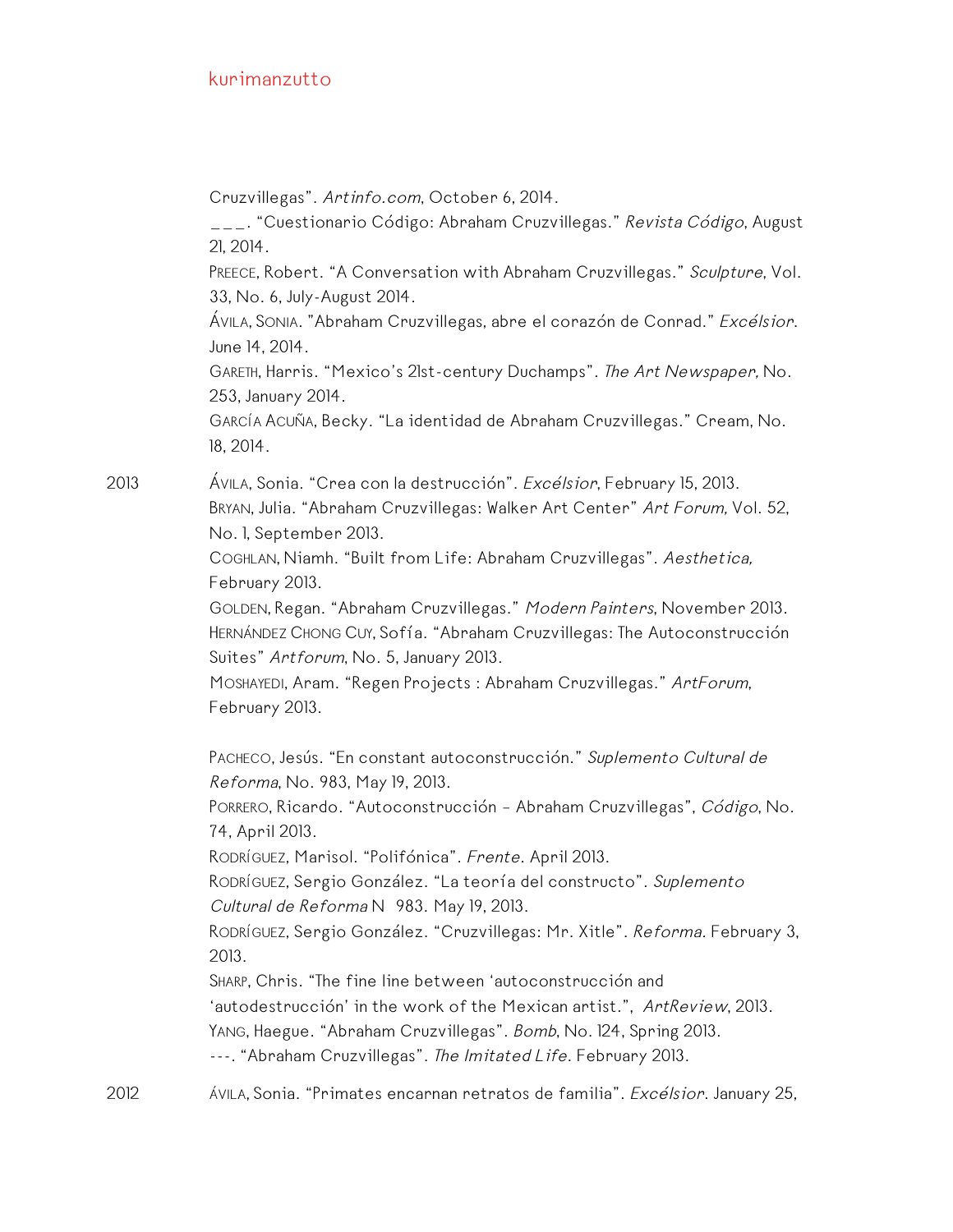2012.

BENASSINI, Oscar. "Abraham Cruzvillegas". La Tempestad, No. 83, March 2012. BERARDINI, Andrew. "A fortuitous encounter with color in the street: Interview with Abraham Cruzvillegas". Mousse Magazine, No. 34, 2012. BUCIO, Erika B. "Toma Cruzvillegas calles de Alemania". Reforma, June 12, 2012.

CABRERA, Alberto. "Meet Abraham Cruzvillegas". Undo.net, January 31, 2012. CID DE LEÓN, Oscar. "Premia Corea a Cruzvillegas". Reforma, September 5, 2012.

CID DE LEÓN, Oscar. "Se ve en primates". Reforma, January 27, 2012. CID DE LÉON, Oscar. "Inaugura exposición 'Nuestra imagen actual'".

Reforma, January 27, 2012.

CRUZVILLEGAS, Abraham. "Desfase". Animal, No. 11, Autumn 2012.

FRÍAS, Elizabeth G. "Nuestra imagen actual: Nueva exposición de Abraham Cruzvillegas en Kurimanzutto". Revista Código, January 30, 2012.

GARCÍA HERNÁNDEZ, Roberto. "Desde la posición de un mono." Gatopardo, No. 128. February 2012.

GONZÁLEZ RODRÍGUEZ, Sergio. "País de primates". Reforma, February 4, 2012. GOXIOLA, Graciela. "Abraham Cruzvillegas 'Sin Fin'." El Debate, October 26, 2012.

HAW, Dora Luz. "Crece Arte en Jardín". Reforma, March 9, 2012.

LEÑERO, Isabel. "Abraham Cruzvillegas expone en la galería Kurimanzutto". Proceso, February 7, 2012.

MACMASTERS, Merry. "Cruzvillegas rescata sus dibujos mediante un equilibrio entre el cuerpo y el espacio". La Jornada, February 22, 2012.

MICHALSKA, Julia. "Squatting, slums and sex on film". The Art Newspaper, June 13, 2012.

MYERS, Holly. "Review: In sculpture, Abraham Cruzvillegas trumpets resistance". Los Angeles Times, November 15, 2012.

PÉREZ DIEZ, Gustavo. "Abraham Cruzvillegas: primer artista latinoamericana en ganar el Yanghyum Prize." Arte Informado, August 28, 2012.

SOTO, Paul. "Open Systems: Q+A with Abraham Cruzvillegas". Art in America, December 18, 2012.

WOO-YOUNG, Lee; "Mexican artist wins Yanghyun Prize." The Korea Herald, August 23, 2012.

YANG, Haegue. "Artist's Favourites by Haegue Yang". Spike, No. 3, Autumn 2012.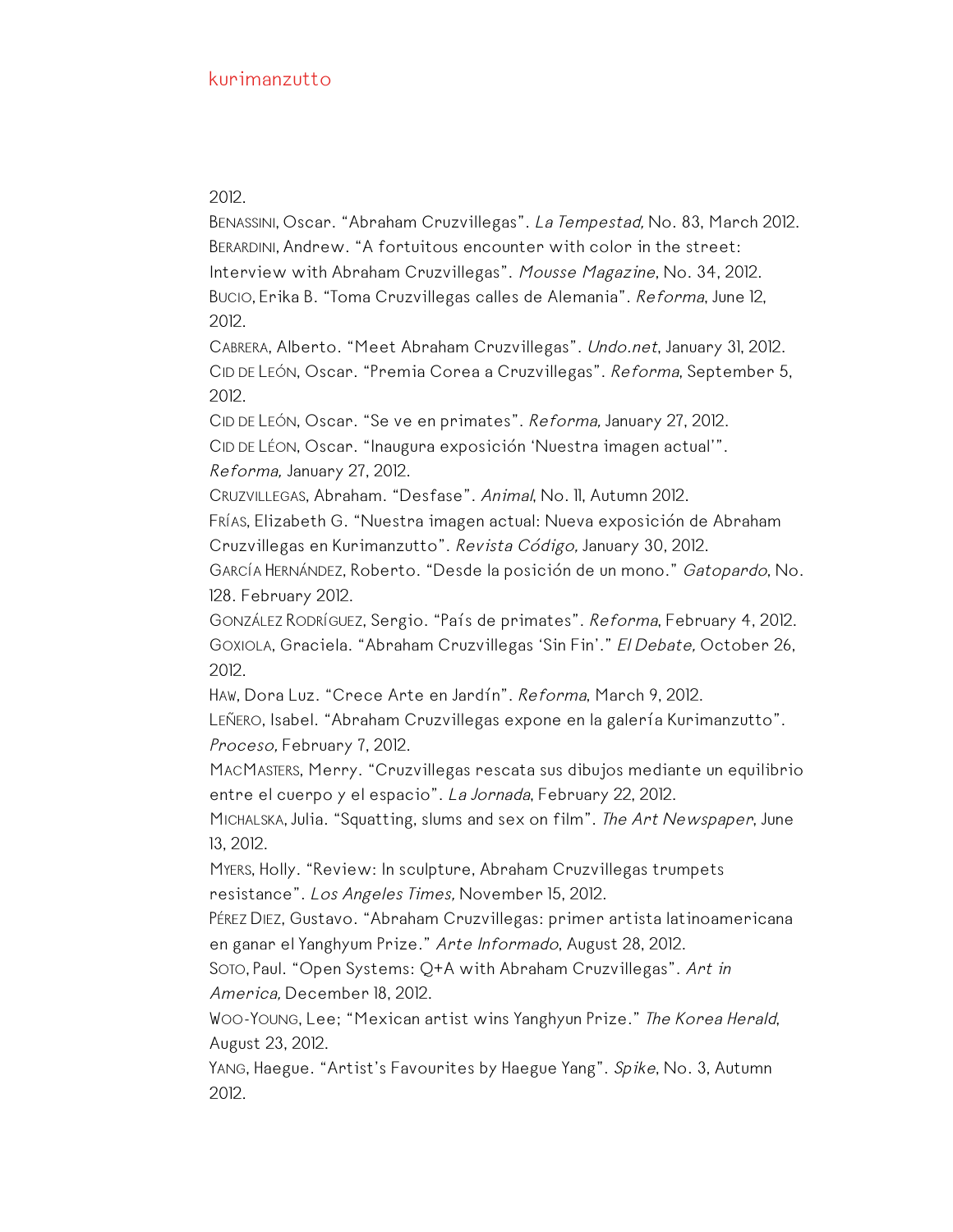|      | ___. "Abraham Cruzvillegas - artista invitado del mes (2)." <i>Farenheit</i><br>Magazine, February 2, 2012.<br>___. "Abraham Cruzvillegas - artista invitado del mes (1)." <i>Farenheit</i><br>Magazine, February 2, 2012.<br>___."Abraham Cruzvillegas." museografo.com, January 28, 2012.<br>___. "Abraham Cruzvillegas / Nuestra imagen actual, Autorretratos<br>recientes." Tomo.com.mx, January 26, 2012.                                                                                                                                                                                                                                                                                                                                                                                                                                                                                                                                                                                                   |
|------|------------------------------------------------------------------------------------------------------------------------------------------------------------------------------------------------------------------------------------------------------------------------------------------------------------------------------------------------------------------------------------------------------------------------------------------------------------------------------------------------------------------------------------------------------------------------------------------------------------------------------------------------------------------------------------------------------------------------------------------------------------------------------------------------------------------------------------------------------------------------------------------------------------------------------------------------------------------------------------------------------------------|
| 2011 | BELLIS DE, Vicenzo. "Leave it Suspended Indefinitely". Mousse Magazine, No.<br>27, February - March 2011.<br>DIAZ, Pamela. "Abraham Cruzvillegas". Taxi Around the Art, No. 3, 2011.<br>___. "6.0 Abraham Cruzvillegas". <i>Código 06140</i> , No. 64, August-September<br>2011.<br>ABAROA, Eduardo. "Estado de independencia". Tomo, No. 37, September,<br>2011.                                                                                                                                                                                                                                                                                                                                                                                                                                                                                                                                                                                                                                                |
| 2010 | VIEDMA, Andrea. "Activar la Autoconstrucción". Chilango, May, 2010.<br>CID DE LEÓN, Oscar. "Conciben teatro en 'obra negra'." Reforma, May 14,<br>2010.<br>FLORES RODRÍGUEZ, Oliver. "Montan inacabada autoconstrucción." Excélsior,<br>May 14, 2010.<br>SIERRA, Sonia. "La autoconstrucción es algo inacabado, como la identidad". El<br>Universal, May 15, 2010.<br>MACMASTERS, Merry. "El escultor Abraham Cruzvillegas emprende un<br>proyecto escénico y visual." La Jornada, May 23, 2010.<br>MONTERO, Daniel. "Autconstrucción. Abraham Cruzvillegas y Antonio<br>Castro." Código 06140, June - July 2010.<br>___. "Abraham Cruzvillegas y Xavier Velasco". Tomo, No. 23, June, 2010.<br>CRUZVILLEGAS, Abraham. "Thomas Hirschhorn by Abraham Cruzvillegas." Bomb,<br>No. 113, Fall, 2010.<br>WRIGHT, Karen. "César Cervantes: A Crush on Contemporary Art". LATIN<br>AMERICA (Phillips de Pury&Company), September, 2010.<br>___. "Galería de Comercio". Animal, Winter 2010.<br>December-January, 2010. |
| 2009 | DECKER-PARKS, Arden. "Abraham Cruzvillegas". Mousse Magazine, No. II,<br>2009.                                                                                                                                                                                                                                                                                                                                                                                                                                                                                                                                                                                                                                                                                                                                                                                                                                                                                                                                   |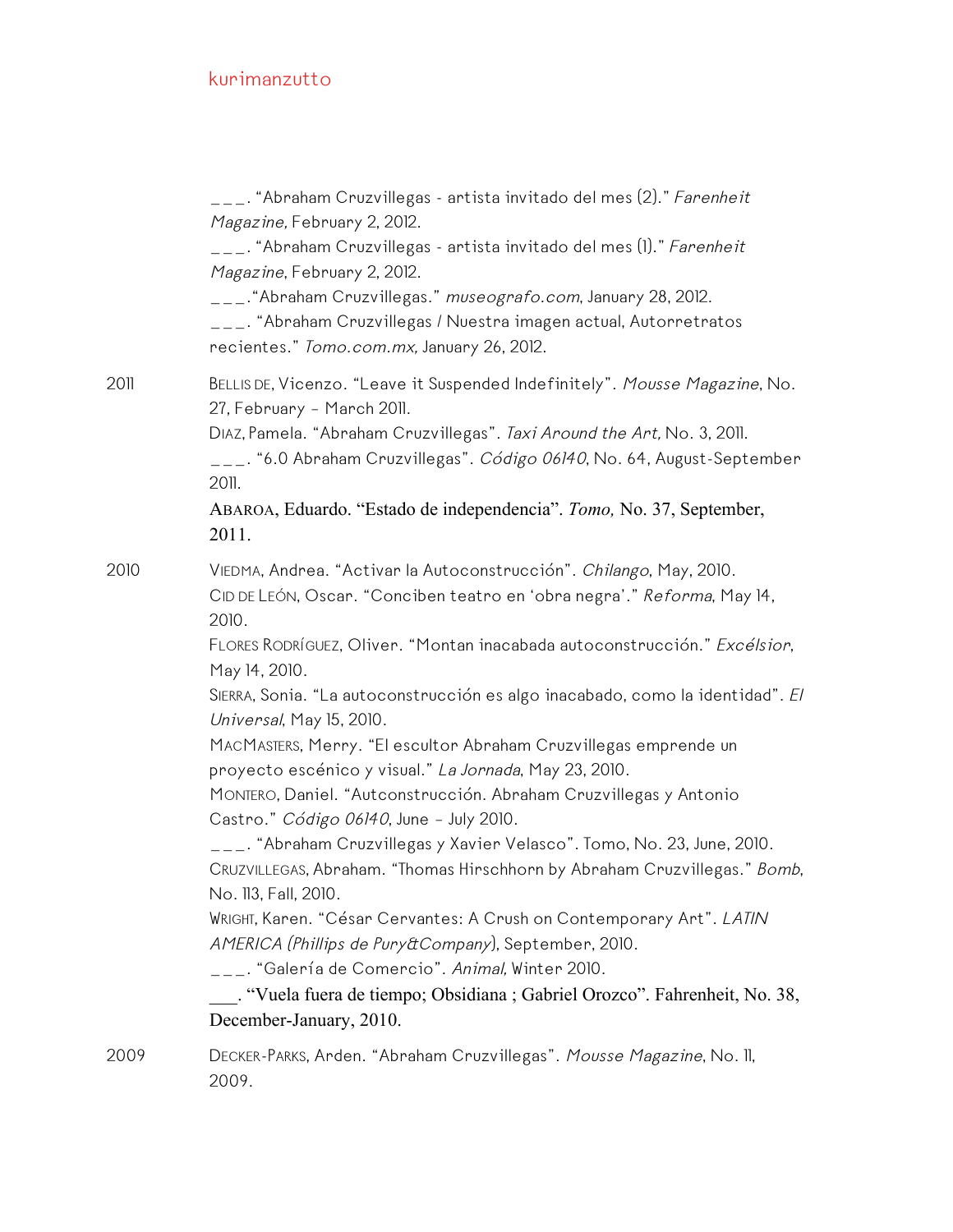|      | HERRERA, Téllez, Adriana. "Abraham Cruzvillegas" arte al día international,<br>No. 128, 2009.<br>LOWNDES, Sarah. "Abraham Cruzvillegas". Frieze, No. 120, January, 2009.<br>MACKENZIE, Florence. "Modern Ruins". Frieze, No. 121, March, 2009.<br>GARCÍA, Guillermo. "Abraham Cruzvillegas: lo cotidiano alterado". Cuadro,<br>December, 2009.                                                                                                                                                                                                                                                                                                                                                                                                                                                  |
|------|-------------------------------------------------------------------------------------------------------------------------------------------------------------------------------------------------------------------------------------------------------------------------------------------------------------------------------------------------------------------------------------------------------------------------------------------------------------------------------------------------------------------------------------------------------------------------------------------------------------------------------------------------------------------------------------------------------------------------------------------------------------------------------------------------|
| 2008 | CRUZVILLEGAS, Abraham. "Atlas". La Tempestad, No. 60, 2008.<br>CRUZVILLEGAS, Abraham. "Treparse en la ola, ser parte del trend". Ramona,<br>No. 81, June, 2008.<br>AMORALES, Carlos. "Ausentes". Ramona, No. 81, June, 2008.<br>MARTÍN, Patricia. "Partes Privadas: La colección Coppel en MUCA CU".<br>Código 06140, No. 46, August - September 2008.<br>___. "An unruly history of the readymade". Literal, Winter, 2008.<br>OSTRANDER, TOBIAS. "Noticias de Hoy. Artistas ante los medios de<br>comunicación". La Tempestad, No. 17, Winter, 2008.                                                                                                                                                                                                                                           |
| 2007 | ___. "Stay Forever and Ever and Ever". <i>The American</i> , May 1, 2007.<br>CLAYTON, Richard. "Looking Back". Design Week, May 3, 2007.<br>HACKWORTH, Nick. "Making the most of their memories". Evening Standard,<br>May 3, 2007.<br>BAILEY, Lucy. "Art Round-up". The London Paper, May 9, 2007.<br>GILNEY, Fisun. "Stay Forever and Ever and Ever". Metro, May 9, 2007.<br>KASRIEL, Alex. "Kylie Minogue inspired this art". Jewish Chronicle, May II,<br>2007.<br>WARD, Ossian. "I can't believe it's not Clutter". Time Out London, May 16,<br>2007.<br>COOPER, Martin. "Objective View". The Big Issue, May 21, 2007.<br>THORNE, Sam. "Stay Forever & Ever & Ever". Frieze, No. 109, September,<br>2007.<br>BENAVIDES, Nadia. "New New Museum". Código 06140, No. 47, December,<br>2007. |
| 2006 | BENÍTEZ DUEÑAS, Issa María. "Art Basel 37, Basilea". ArtNexus, No. 62, Vol. 5,<br>2006.<br><sub>-——</sub> . "Cruzvillegas juega un round de sombra". <i>Excélsior</i> , March 25, 2006.<br>MACMASTERS, Merry. "Recogen en un libro la veta escritural del artista<br>Abraham Cruzvillegas". La Jornada, March 28, 2006.                                                                                                                                                                                                                                                                                                                                                                                                                                                                         |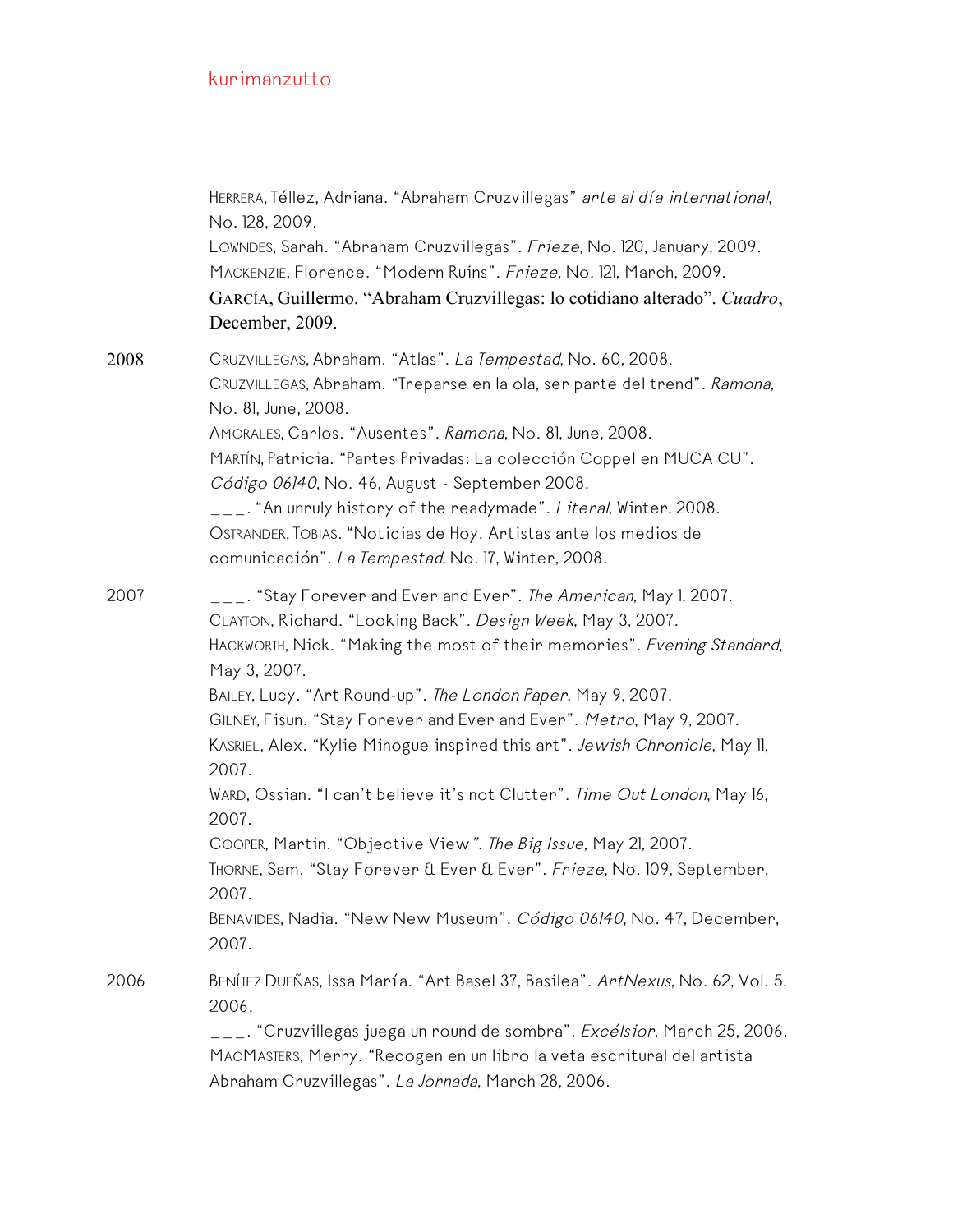|      | MALLET, Ana Elena. "Virtudes privadas, vicios públicos". DF por travesías,<br>April, 2006.<br>CARRANZA MARTÍNEZ, Guadalupe. "Explica Cruzvillegas el Principio de<br>Equivalencia en el Arte". El Porvenir, April 9, 2006.<br>MORTON, Tom. "Found and Lost". Frieze, No. 102, October, 2006.                                             |
|------|------------------------------------------------------------------------------------------------------------------------------------------------------------------------------------------------------------------------------------------------------------------------------------------------------------------------------------------|
| 2005 | ROVIROSA, Haydee. "Temístocles 44". Curare, No. 25, 2005.<br>___. "Abraham Cruzvillegas, artista y crítico". DF por Travesías, January 4,<br>2005.                                                                                                                                                                                       |
|      | HERNÁNDEZ, Edgar Alejandro. "Rechazan participar en colectiva de ARCO".<br>Reforma, February 4, 2005.                                                                                                                                                                                                                                    |
|      | MACMASTERS, Merry. "Rechazan artistas la definición oficial del arte de<br>México en ARCO: Cruzvillegas y Ortega declinaron sumarse a una colectiva<br>paralela a esa feria". La Jornada, February 4, 2005.                                                                                                                              |
|      | CHATTOPADHYAY, Collette. "Abraham Cruzvillegas: Psychogeographies".<br>Sculpture Magazine, Vol. 24, No. 4, May, 2005.<br>FALCONER, Morgan. "The American West". Frieze, issue 94, October, 2005.                                                                                                                                         |
| 2004 | ___. "Abraham Cruzvillegas". Studio Voice, No. 9, 2004.<br>VACÍO, Minerva. "Abraham Cruzvillegas: Por el gusto de aportar nuevos<br>sentidos al arte". Mercedes, No. 15, 2004.<br>VILLARREAL, Rogelio. "Aprender del Arte". Día Siete, No. 194, Año 4, 2004.<br>MEDINA, Cuauhtémoc. "Escuela de convivencia". Reforma, January 21, 2004. |
|      | WARIO, Bertha. "Muestra su expo alquimia plástica". El Norte, March 10,<br>2004.                                                                                                                                                                                                                                                         |
|      | RAMOS, Martha. "Abraham Cruzvillegas: Me interesa desnudar la esencia de<br>las cosas". Milenio, March 15, 2004.                                                                                                                                                                                                                         |
|      | WARIO, Bertha. "Abraham Cruzvillegas: Crea un arte libre de etiquetas". El<br>Norte, March 16, 2004.                                                                                                                                                                                                                                     |
|      | MAYER, Mónica. "Abraham Cruzvillegas en Monterrey". El Universal, April 10,<br>2004.                                                                                                                                                                                                                                                     |
|      | LÓPEZ, María Luisa. "Abraham Cruzvillegas: El ocio inmoral del arte". La<br>Revista, El Universal, May 10, 2004.                                                                                                                                                                                                                         |
|      | HANAZAWA, Takeo. "Abraham Cruzvillegas". Studio Voice, Vol. 345, No. 9,<br>September, 2004.                                                                                                                                                                                                                                              |
| 2003 | KARTOFEL, Graciela. "Abraham Cruzvillegas: Jack Tilton/ Anna Kustera<br>Gallery". ArtNexus, Vol. 2, No. 51, 2003.                                                                                                                                                                                                                        |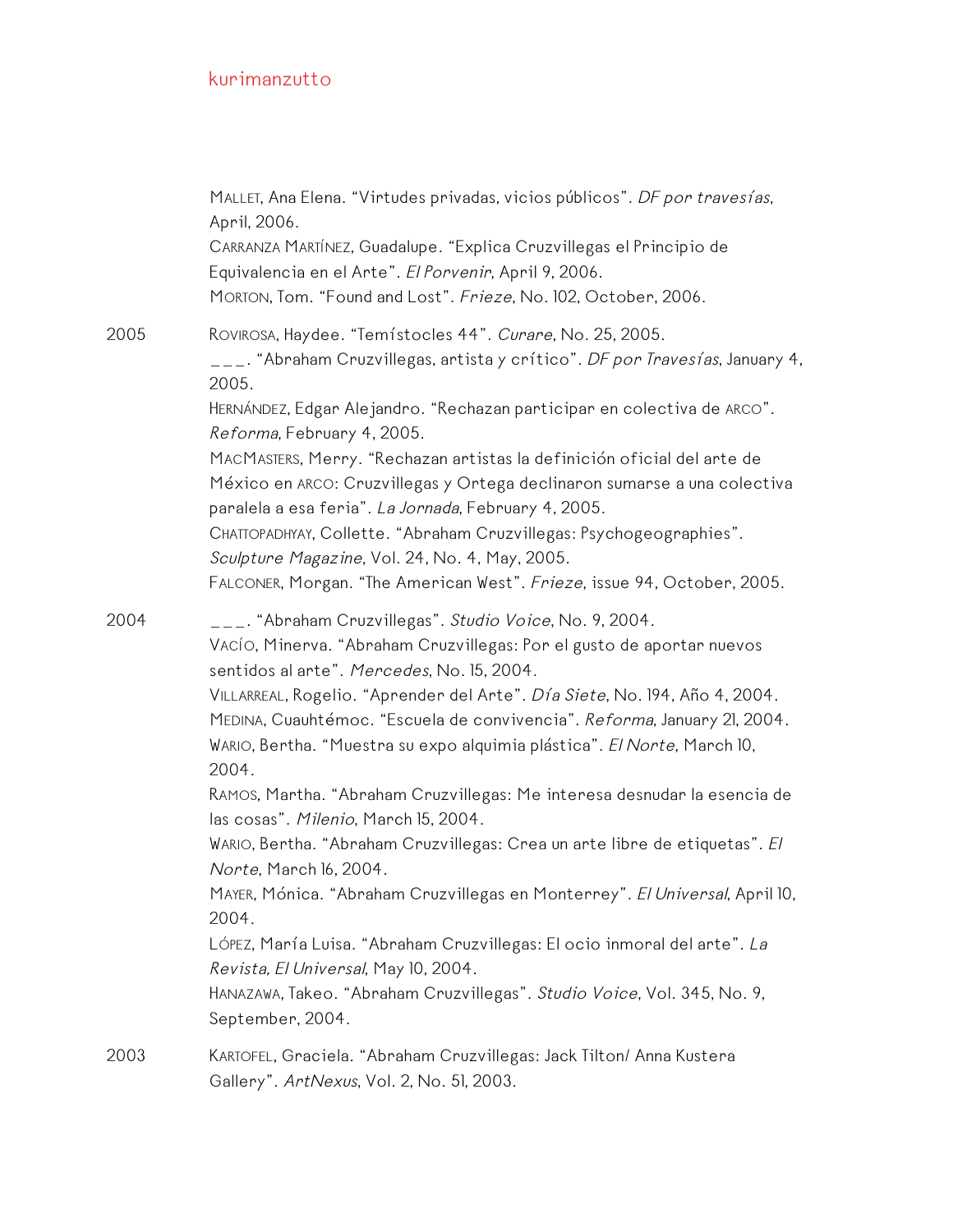|      | MITRANI, Alex. "Sublime artificial: supervivencia en el caos". Letras Libres,<br>January, 2003.                                                                                               |
|------|-----------------------------------------------------------------------------------------------------------------------------------------------------------------------------------------------|
|      | HERNÁNDEZ, Edgar Alejandro. "Tienen mexicanos presencia histórica: Van<br>nueve a Bienal de Venecia". Reforma, April 1, 2003.                                                                 |
|      | COTTER, Holland. "Abraham Cruzvillegas". Art in Review, The New York Times,<br>May 16, 2003.                                                                                                  |
|      | MUNGUÍA, Jorge. "Bienal de Venecia número 50: México exporta arte".<br>Expansión, No. 867, June, 2003.                                                                                        |
|      | Lórez, María Luisa. "El Cotidiano Alterado de Cruzvillegas, en Venecia".<br>Milenio, June 2, 2003.                                                                                            |
|      | GONZÁLEZ, Berenice. "Nueve mexicanos rumbo a la Bienal de Venecia". El<br>Independiente, June 8, 2003.                                                                                        |
|      | LÓPEZ-CUENCA, Alberto. "Shells, Sharks, and Boxing Gloves". ARTnews, Vol.<br>102, No. 8, September, 2003.                                                                                     |
| 2002 | LÓPEZ, María Luisa. "La alegría energética de las metrópolis". Milenio, May<br>5, 2002.                                                                                                       |
|      | COTTER, Holland. "Eduardo Abaroa, Jedediah Caesar and Abraham                                                                                                                                 |
|      | Cruzvillegas". The New York Times, August 2, 2002.                                                                                                                                            |
|      | PORTABELLA, Anna. "El nuevo arte mexicano de 'Sublime artificial' se exhibe<br>en La Capella." La Vanguardia, November 21, 2002.                                                              |
|      | SERRA, Catalina, "El nuevo arte mexicano desembarca en Barcelona bajo el<br>lema 'Sublime artificial'". El País, November 21, 2002.                                                           |
|      | PERCERISAS, Pilar. "Mèxic a Barcelona i viceversa". Avui, November 28, 2002.<br>MOYA, Eva. "Nuevo Arte Mexicano". El periódico, November 29, 2002.                                            |
| 2001 | BORTRÁN, Antonio. "Sugiere comercializar a escritores indígenas".<br>Reforma, February 14, 2001.                                                                                              |
|      | CRUZVILLEGAS, Abraham. "Cadáveres". Reforma, April 25, 2001.                                                                                                                                  |
| 2000 | CRUZVILLEGAS, Abraham. "Sólidas inestables". Reforma, May 3, 2000.                                                                                                                            |
| 1999 | ___. "Taller General : Abraham Cruzvillegas-Gabriel Kuri". <i>Catálogo de la</i><br>exposición Doble vides-dobles vidas : Intervenciones en los museos de<br>Barcelona", May-September, 1998. |
| 1998 | MAYER, Mónica. "La ruta de la enemistad". El Universal, 1998.<br>GONZÁLEZ, Berenice. "Abraham Cruzvillegas: el imperio de lo efímero".<br>Harper's Bazaar, Vol. 19, No. 2, February, 1998.    |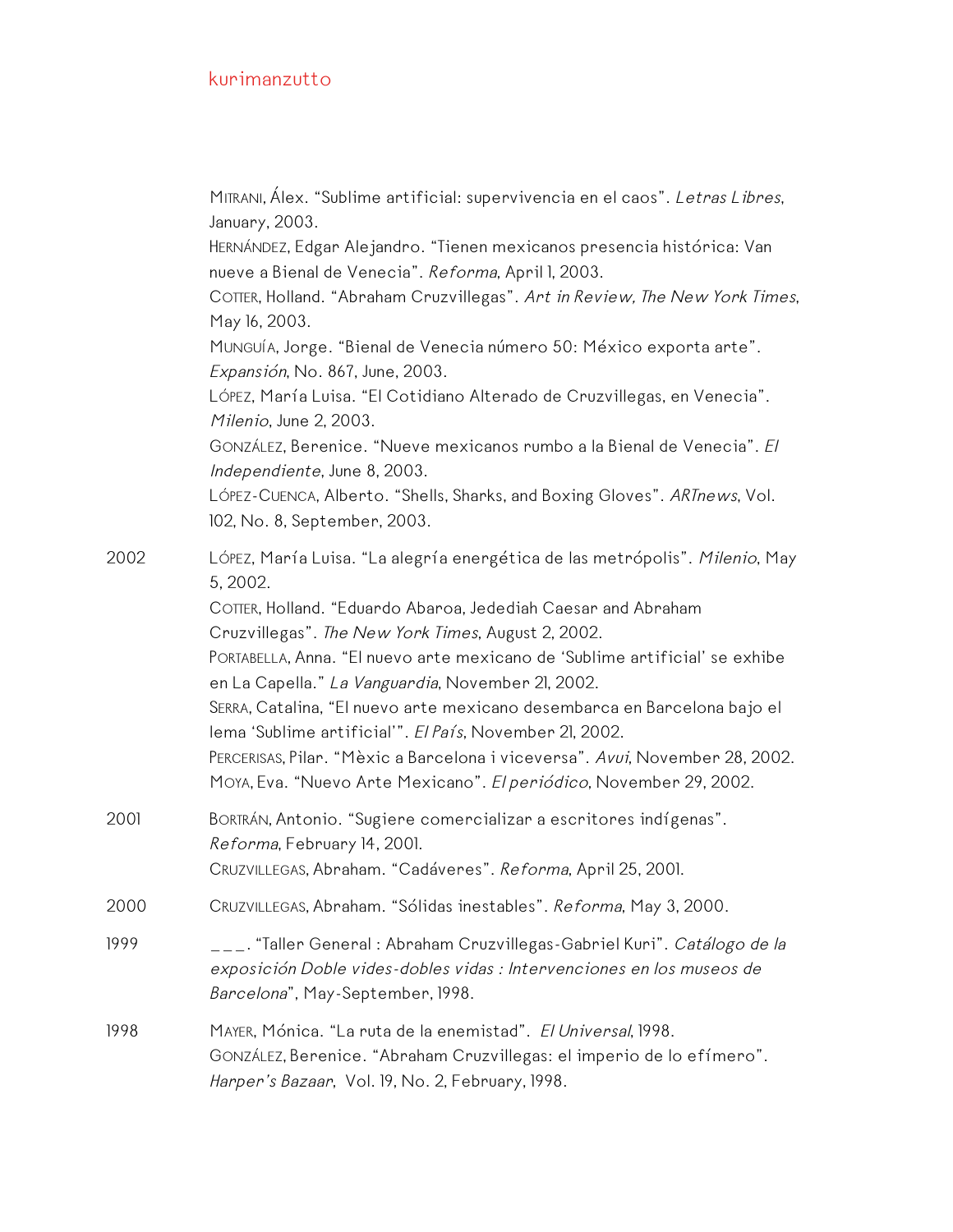|      | CRUZVILLEGAS, Abraham. "Un custodio en Barcelona". Reforma, June 2, 1998.<br>CRUZVILLEGAS, Abraham. "Plan de San Lunes". Reforma, October 27, 1998.                                                                                                                                                                                                                                                                                                                                                                                                                                                                                                                                                                      |
|------|--------------------------------------------------------------------------------------------------------------------------------------------------------------------------------------------------------------------------------------------------------------------------------------------------------------------------------------------------------------------------------------------------------------------------------------------------------------------------------------------------------------------------------------------------------------------------------------------------------------------------------------------------------------------------------------------------------------------------|
| 1997 | BERDEJA, Jorge Luis. "Exposición de Abraham Cruzvillegas en Nahuatzen". El<br>Universal, 1997.<br>CRUZVILLEGAS, Abraham. "Guzmán, Kuhn, Kuri: Tempus fugit". 1997.<br>AUDIFFRED, Miryam. "Brindis para un indio". Reforma, November 29, 1997.                                                                                                                                                                                                                                                                                                                                                                                                                                                                            |
| 1996 | PORRAZ, Paloma. "Intercambio Artístico Argentina-Mexico". En tránsito,<br>1996.<br>GÁLVEZ, Fernando. "La modernidad plástica". El Nacional, February II, 1996.<br>ARRING, Bill. "Marco Arce, Abraham Cruzvillegas, Sofia Taboas, Pablo Vargas<br>Lugo: Four Emerging Artists from Mexico City". Time Out New York,<br>October 31, 1996.<br>VÉLEZ, Gonzalo. "Abraham Cruzvillegas". Uno+uno, December, 1996.                                                                                                                                                                                                                                                                                                              |
| 1995 | MAC MASTERS, Merry. "Acné, colectiva con una posición ideológica". La<br>Jornada, 1995.<br>TIBOL, Raquel. "De hule espuma y otra telas". Proceso. 1995<br>DEBROISE, Olivier. "Un nuevo contrato". Proceso, September, 1995.<br>LÓPEZ, María Luisa. "Brota 'acné' en el MAM". Reforma, November 22, 1995.                                                                                                                                                                                                                                                                                                                                                                                                                 |
| 1994 | MALKIN, Elisabeth. "Limited Arts Funding Sparks a New Kind of Creativity".<br>Culture Club, February 6, 1994.<br>DEL CONDE, Teresa. "Joseph Beuys revisitado". La Jornada, July 23, 1994.<br>VEGA, Patricia. "insite 94, exposición binacional dedicada al arte-<br>instalación". La Jornada, September 24, 1994.                                                                                                                                                                                                                                                                                                                                                                                                        |
| 1993 | MACMASTERS, Merry. "La instalación es un campo de arte como la pintura o la<br>gráfica: Abraham Cruzvillegas". El Nacional, 1993.<br>SOLER FROST, Jaime. "Abraham Cruzvillegas: Fundación para el Arte<br>Contemporáneo". Poliester, Vol. 2, No. 7, 1993.<br>PALMA, Francisco Reyes. "Arte y mugre". La Jornada, March, 1993.<br>ABELLEYRA, Angélica. "Zona Temístocles 44, en busca de nuevos espacios de<br>arte". La Jornada, July 8, 1993.<br>BERDEJA, Jorge Luis. "Nuevas manías; Abraham Cruzvillegas entre la<br>modernidad y lo artesanal". El Universal, August 24, 1993.<br>MONCADA, Adriana. "Cruzvillegas entabla una pelea de box en contra del arte<br>contemporáneo en la FAC". Uno+uno, August 24, 1993. |